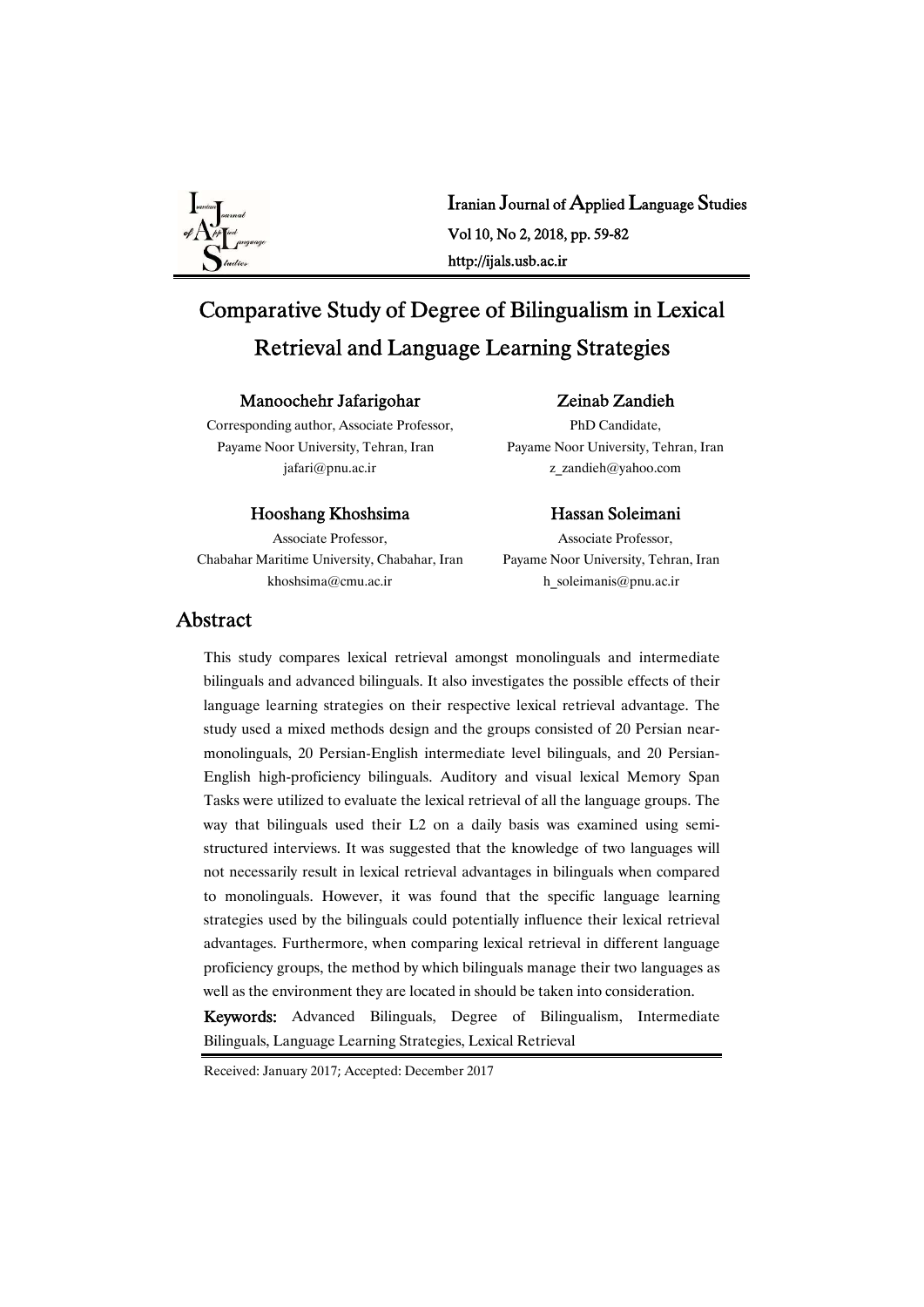## 1.Introduction

There have been many studies in the past decades focusing on cognitive differences between monolinguals and bilinguals. The results suggest that bilinguals have an advantage over monolinguals in cognition (Blom, Kuntay, Messer, Verhagen, & Leseman, 2014; Bialystok, 2006; Bialystok, Craik, Klein, &Viswanathan,2004;Kharkhurin,2008;Ransdell,Barbier&Niit,2006).This cognitive advantage is the result of bilinguals' mastery in simultaneous processing and management of two activated languages whenever they use one of their languages (Gollan & Kroll, 2001). Considering the fact that bilinguals simultaneously activate two languages in every language context, their working memories become twice as engaged as those of monolinguals, thus requiring a higher processing capacity. Studies on WM and cognitive capacity suggest that bilinguals' WM is influenced by the activation of two languages which result in the imposition of an extra cognitive load. Nevertheless, there have always been conflicting results in the bilinguals' WM advantage studies which cast doubt on the existence of such a concept. The present study is an attempt to shed some light on the existence of bilingual WM superiority through the comparison of monolinguals lexical retrieval with two bilingual groups possessing different levels of language proficiency as well as analyzing in depth the interview data with the same bilinguals to further understand the effect of bilinguals' employment of language learning strategies on WM and cognitive change.

## 2. Literature review

## 2.1. Bilingual Lexical Retrieval

WM is the function of the brain that sustains, exploits, and organizes the shortterm information required for performing different tasks (Baddeley, 2007).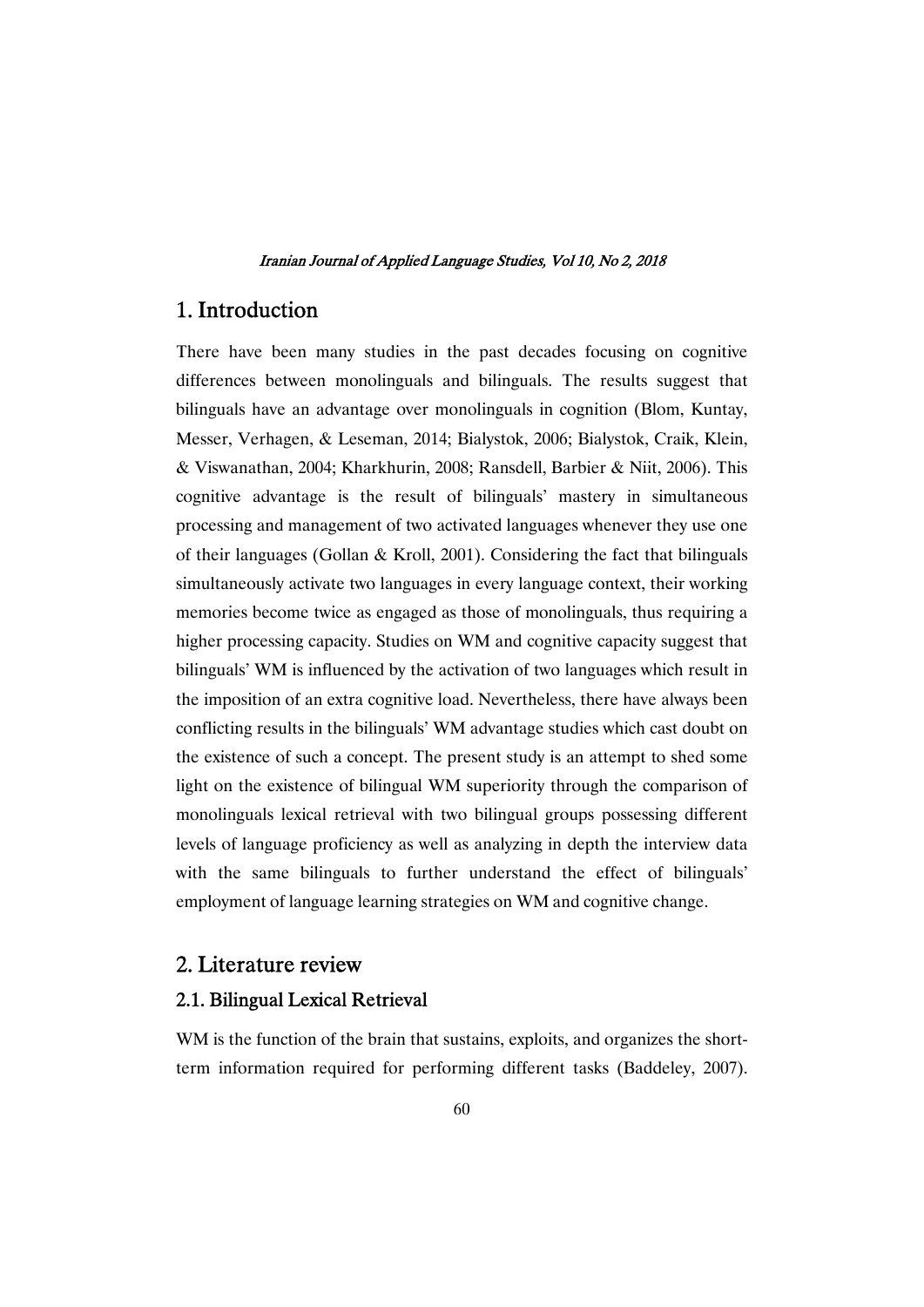The executive nature of WM makes advanced cognitive activities such as problem solving, planning, reasoning, and language comprehension possible (Linck & Weiss, 2011; Martin, & Ellis, 2012). WM is presented in the Baddeley and Hitch model (1974) as the interaction of three components which are the central executive and its two subsystems: the phonological loop and the visuospatial sketchpad. The central executive specifies new information to either of its subsystems and decide on the "holding or draining" of information in case of a cognitive overload. The processing of visual and spatial information is the duty of the visuo-spatial sketchpad and the phonological loop is responsible for processing sound and phonological information. The three-fold collaboration of these three systems as WM results in the processing of all incoming information.

WM itself is a subsystem of Executive Functions (EFs) of the brain. EFs basic cognitive processes include WM, inhibitory control, and cognitive flexibility (Diamond, 2006; Miyake et al., 2000). Studies of Executive functions have so far reached the conclusion that bilinguals have enhanced inhibitory control and cognitive flexibility when compared to monolinguals (Bialystok et al., 2005; Bialystok, Craik, & Luk, 2008; Bialystok & DePape, 2009). Inhibitory control is the ability to suppress the distractions and cognitive flexibility is the ability to shift from one language to the other as well as the ease and efficiency with which it is done (Miyake et al., 2000). According to Miyake and Friedman (2012), although the components of EFs are separable, they are highly intercorrelated and function as a single unit. Therefore, based on the results of previous studies on inhibitory control and cognitive flexibility, there is a strong probability that WM in general and lexical retrieval in particular are affected by bilingualism.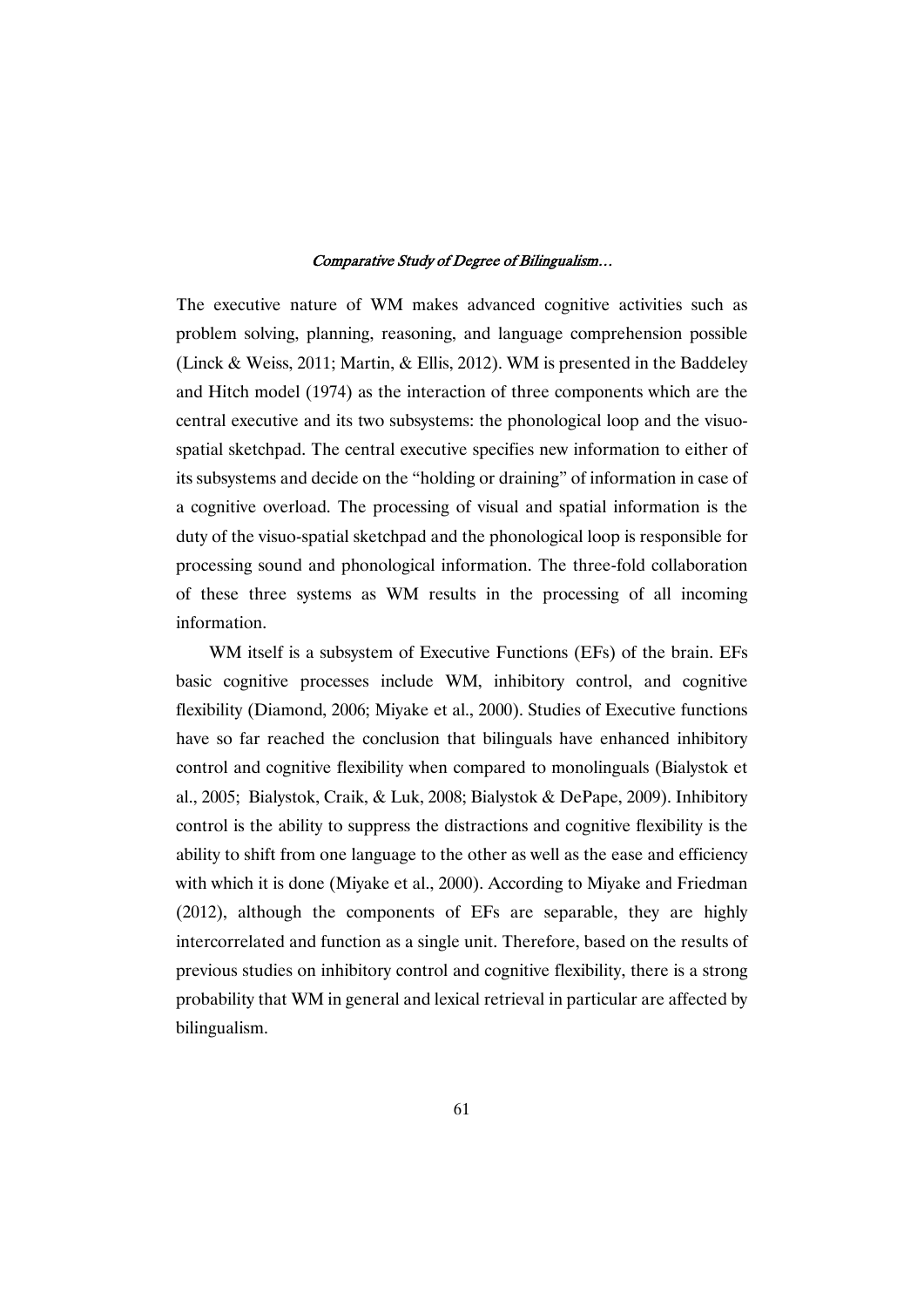Moreover, there are two conflicting hypotheses regarding bilingualism and WM. Some believe that the heavier cognitive load of two activated languages in bilinguals might have an adverse effect on WM; overloading it and slowing down the processing speed which makes lexical retrieval challenging. Some scholars, on the other hand, believe that bilinguals develop more efficient WM and lexicon as shown in their superior inhibitory control and cognitive flexibility.

### 2.2. Existing Research in Bilingual Working Memory and Lexical Retrieval

Whereas most studies on the effects of bilingualism on inhibitory control and cognitive flexibility have shown a significant advantage in bilinguals over monolinguals, the investigations into the WM of bilinguals have been far less conclusive and have not yield consistent results (Bialystok et al., 2005; Bialystok, Craik, & Luk, 2008; Bialystok & DePape, 2009).

The WM was measured as a part of the bilinguals' executive control function in a number of studies. Bialystok et al. (2004) investigated the effects of age on the EF advantage of bilinguals using the Simon task. The study involved subjecting participants to stimuli with various degrees of WM manipulation and measuring their reaction times. In the tasks with lower levels of WM manipulation, the monolinguals and bilinguals did not show significant differences in performance. However, the bilingual participants showed superior performance to their monolingual counterparts in the tasks with higher levels of WM manipulation, suggesting two things: a) Bilinguals have enhanced WM when compared to monolinguals, and b) WM and Executive Function are possibly interrelated. A similar study with child participants yielded similar results, i.e., the bilingual children consistently performed better than monolingual children in all the tasks involving larger WM loads (Morales,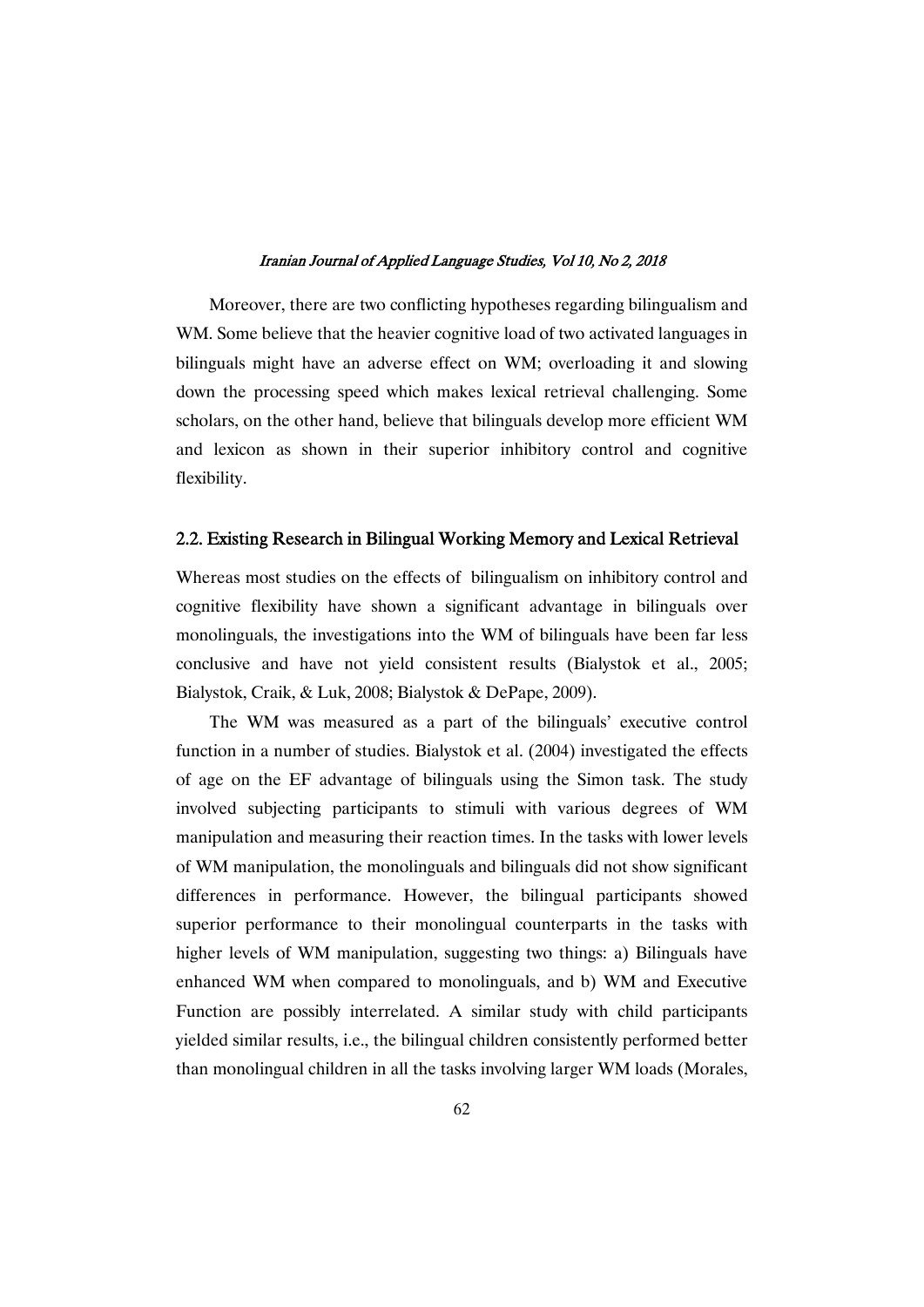Calvo, & Bialystok, 2013). This indicates that children who are bilingual can manage and organize information more efficiently than monolingual children.

Notably, some contradictory results were found in studies involving simple, lighter WM tasks. The verbal and Visuo-Spatial differences in the WM of Turkish-Dutch Bilingual children and those of Dutch monolinguals were examined by Blom et al. (2014). The study pointed to enhanced verbal and Visuo-Spatial WM in bilinguals. But studies also exist with findings contrary to the above. Gutierrez-Clellen, Calderon, & Weismer (2004) found that children with high fluency in  $L1$  and  $L2$  performed no better than bilinguals with lower L2 fluency in lexical retrieval. Further studies are therefore needed to offer more conclusive findings regarding the WM advantages of bilinguals.

## 2.3. Intermediate Bilinguals versus Advanced Bilinguals

The majority of the studies cited above used participants of pre-adolescent age who were concurrently learning their L1 and L2, or people who immigrated to their L2 environment at a young age and those who achieved a balanced level of L2 fluency compared to their L1. Bilinguals who first learned their L1 and then later on, their L2 (known as sequential bilinguals) with different levels of L2 fluency have not been studied adequately. The findings of such a study could have significant implications because if bilingualism indeed affects an individual's cognitive performance, then it can be expected that this effect appears gradually as the bilinguals L2 proficiency increases i.e. they do get more of the bilingual cognitive benefit as they improve their bilingualism. Cummins's threshold hypothesis (Cummins, 1979; Cummins 2000) states that for a bilingual to possess enhanced cognitive performance, they must first achieve a certain level of L1 and L2 proficiency i.e., a threshold L1 and L2 proficiency. However, this possible link between bilinguals' language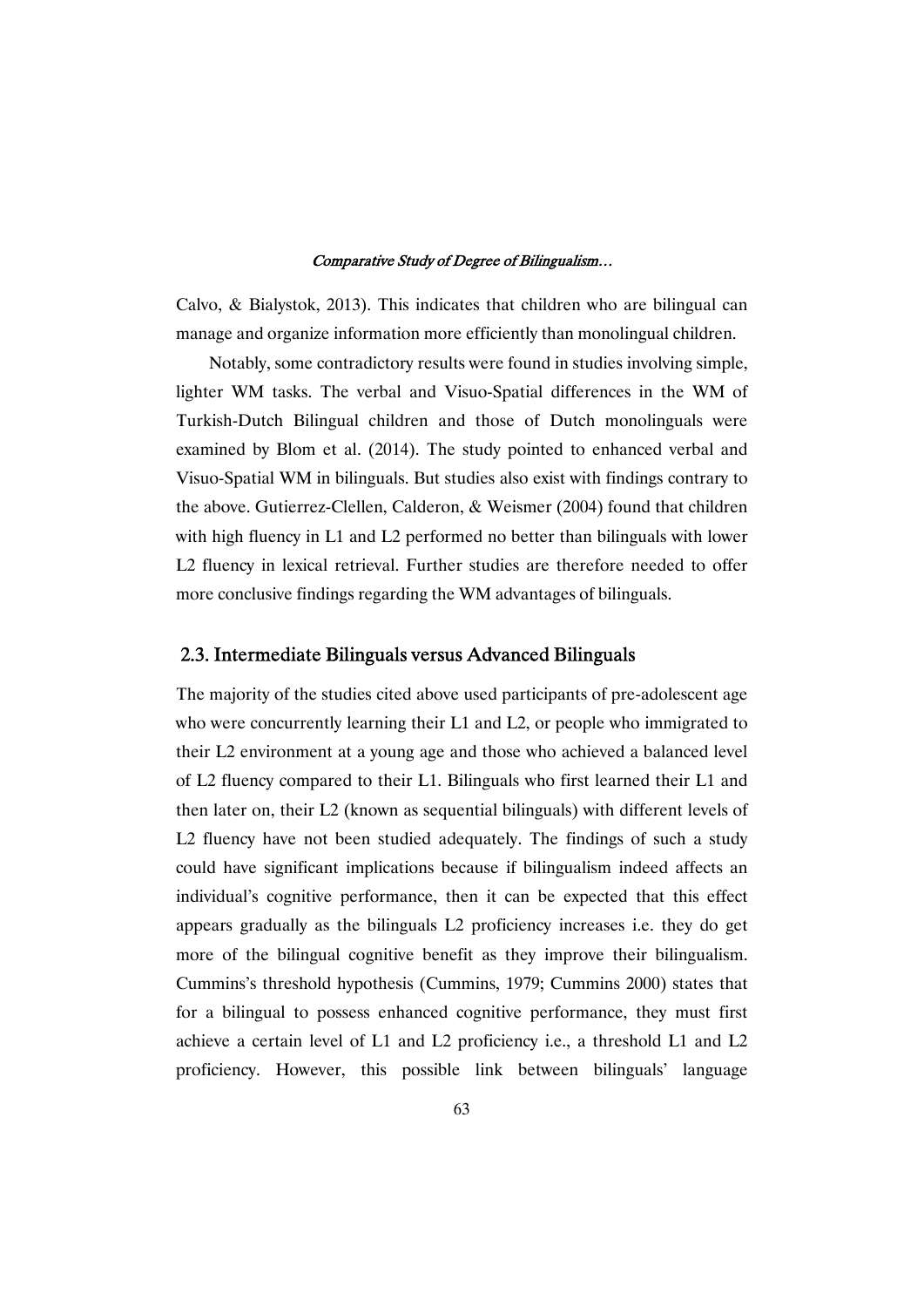proficiency and their consequent cognitive advantages has not been conclusively proven. As such, investigating bilinguals' WM and their level of L2 proficiency can help shed light on the subject.

### 2.4. Language Use and Working Memory Advantage

There is existing literature pointing to the possibility that bilinguals' dual language practice acts as mental training and can improve their cognitive abilities (Bialystok et al., 2004; Bialystok et al., 2005; Martin-Rhee & Bialystok, 2008). Bilinguals' activation of two languages, and the restriction of one while using the other, help enhance their inhibitory control and their almost constant switching between their two languages serves to develop their cognitive flexibility (Bialystok et al., 2004; Bialystok et al., 2005; Martin-Rhee & Bialystok,2008).

More recent studies have suggested that the cognitive advantages that bilinguals benefit from is influenced by more than just bilingualism itself. It may also be influenced by the way they use their languages and the way they experience their languages in daily life (Blackburn, 2013; Green,  $&$  Abutalebi, 2013). The way that bilinguals use their two languages can vary depending on the L1, the L2 as well as the cultures of these languages and the cultures that the individuals are exposed to (Heredia, & Altarriba, 2001; Myers-Scotton, Namazi,  $&$  Thordardottir, 1997). Relatively few studies have investigated if and how the cognitive changes in bilinguals are linked to their language practices. It is thus significant to take bilinguals' language practices into account when studying any possible cognitive advantages that they might possess.

This study aims to examine possible cognitive differences in WM of Persian monolinguals, intermediate Persian-English bilinguals, and advanced Persian-English bilinguals. Second, the study aims to explore any possible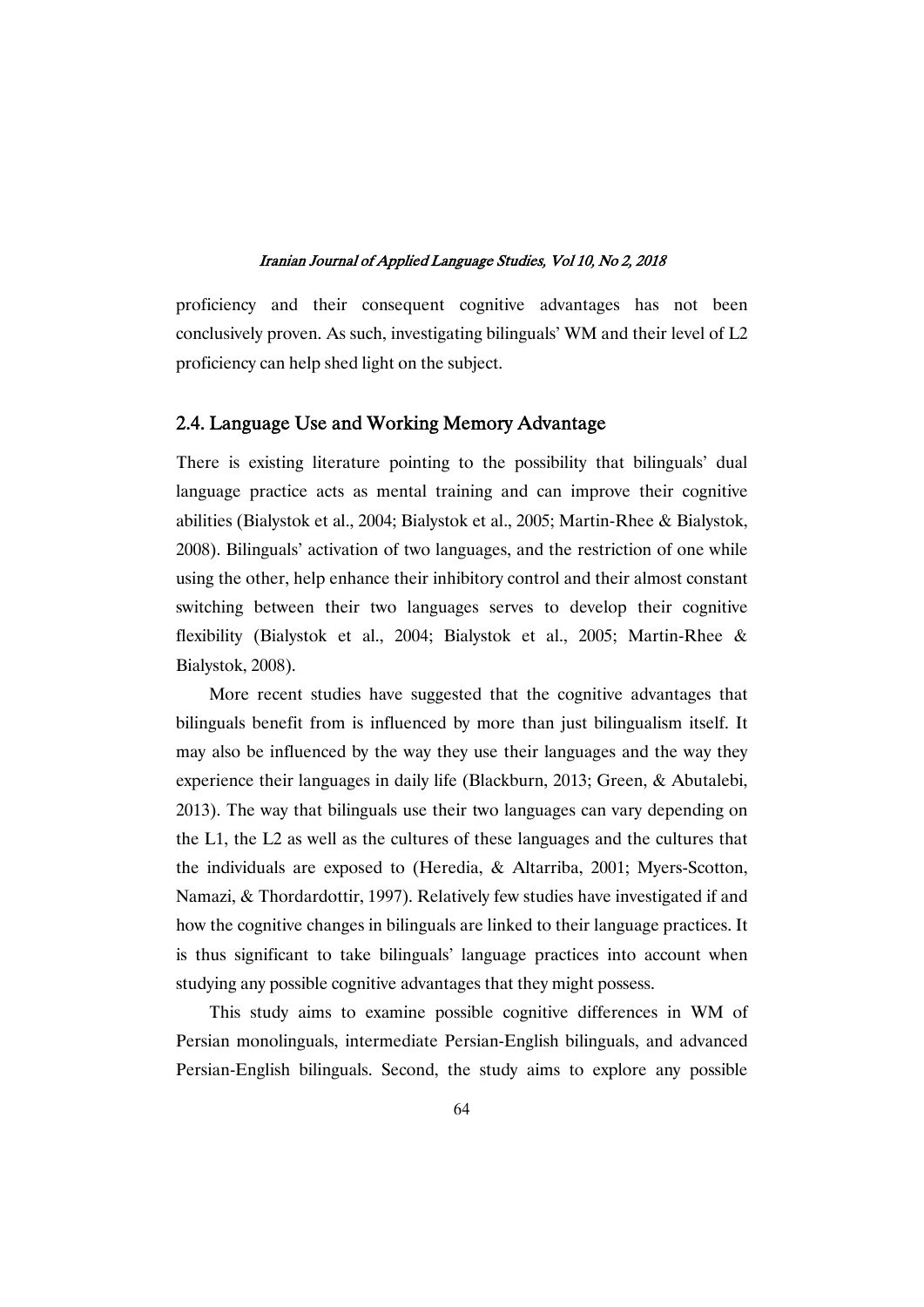relationships between bilinguals' WM and their daily use of language learning strategies and communication strategies. The convergent parallel mixed method design (Teddlie, & Tashakkori, 2009) was used to investigate the experimental WM test results and juxtapose them with descriptive results of the language practice interviews. Visual and auditory lexical span memory tests were used to measure monolinguals' and bilinguals' verbal short term memory and a semi-structured interview is employed to investigate bilinguals' strategy use and language practice.

## 3.Method

## 3.1.Participants

The study sample consisted of three groups of 20 adults (all in their 20s and 30s); a Persian near-monolingual group, a Persian-English bilingual group with intermediate English proficiency, and a Persian-English bilingual group with advanced English proficiency. The participants' gender, age, field of study and socio economic status (SES) were considered via a questionnaire, and in order to minimize their effects on the final result of the study, such characteristics were meticulously controlled for in order to have a homogeneous sample. Most of the participants categorized their socio-economic status as middle or upper class. Furthermore, almost all of the participants shared similar educational background.

Since English is taught in schools in Iran, it is impossible to find true monolingual Iranians who have never been exposed to English; therefore, the term "near-monolingual" is used in the study. The near-monolinguals had started learning English through the second grade of middle school to the preuniversity, and although they were exposed to the basic grammar structure and reading comprehension, they had very limited practical knowledge of English.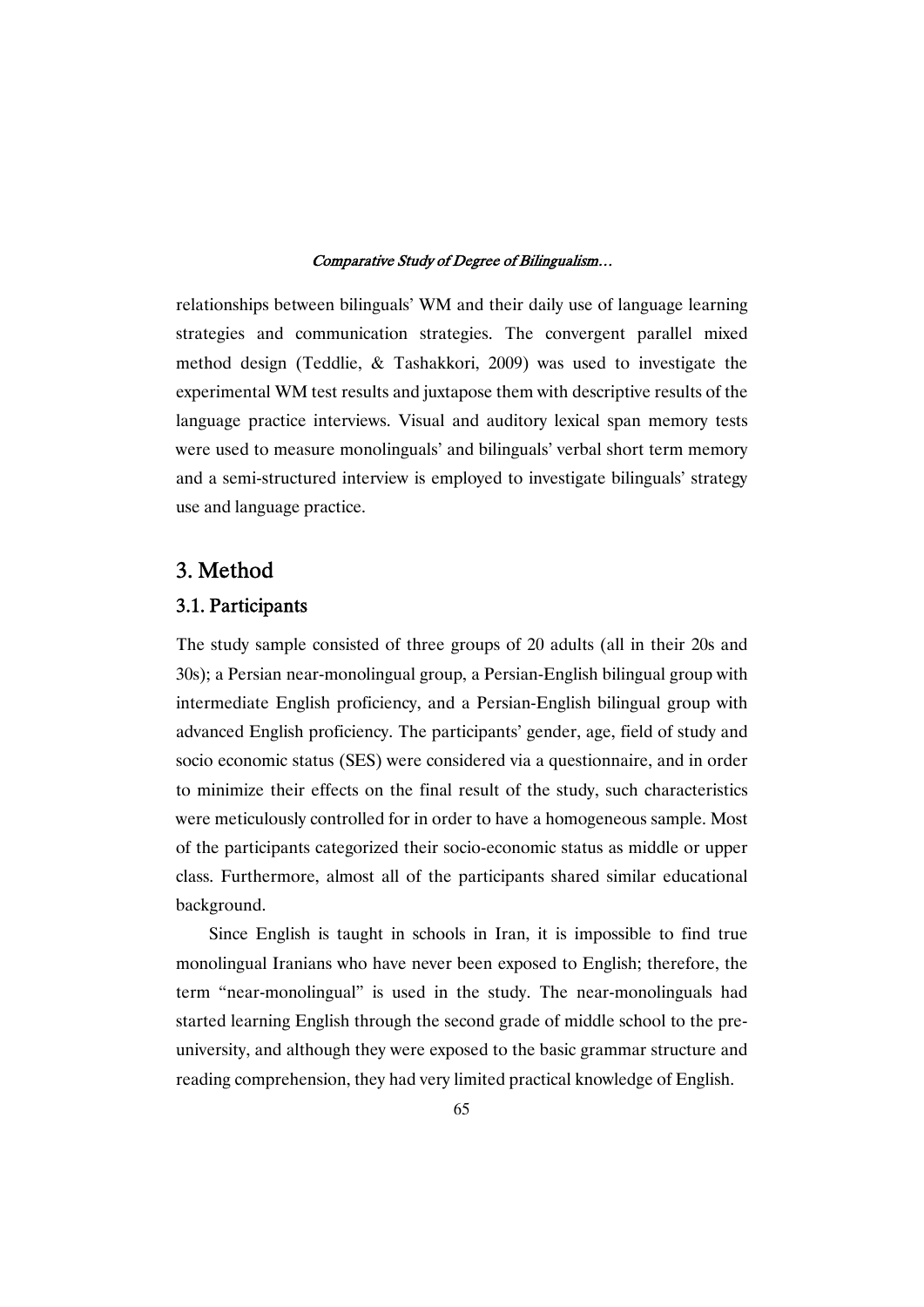According to Bialystok et al. (2004), language proficiency, amount of language use and age of acquisition are three factors that have a crucial role in the degree of bilingualism. Since all of the participants started English language learning at school, they can be considered sequential bilinguals. Intermediate language proficiency group participants had been studying English academically for over 4 years and their range iBT TOFEL scores were set between 65 and 90 with mean score of 84.2. Advanced language proficiency group participants had been studying English academically for over 6 years and their range of iBT TOFEL scores was set between 94 and 120 with a mean score of 103.2. All participants were majoring in the field of the English Language at university.

## 3.2.Instruments

In order to minimize the effects of age and general intelligence on the WM test results, a nonverbal culture free IO test was administered. The results of age and IQ one-way ANOVA test showed that there were no significant differences between the three experimental groups. The mean values were as follows: Mean age,  $F(2,57)=0.023$ ,  $p>0.025$ . Mean IO score,  $F(2,57)=0.493$ ,  $p>0.025$ .

In order to measure visual and auditory Lexical span of the participants, the computer version of Lexical span memory task was employed. There are two ways presenting lexis which are the forward method to test short term memory and the backward method to test the manipulation of WM. In the auditory trails Lexical span memory test, a sequence of auditory lexis was played and participants were asked to listen and memorize the sequence of frequent vocabulary items and record the words in the voice recorder either in the order of presentation or in reverse. In the visual Lexical span memory task participants see the presented lexis on the screen before them. In order to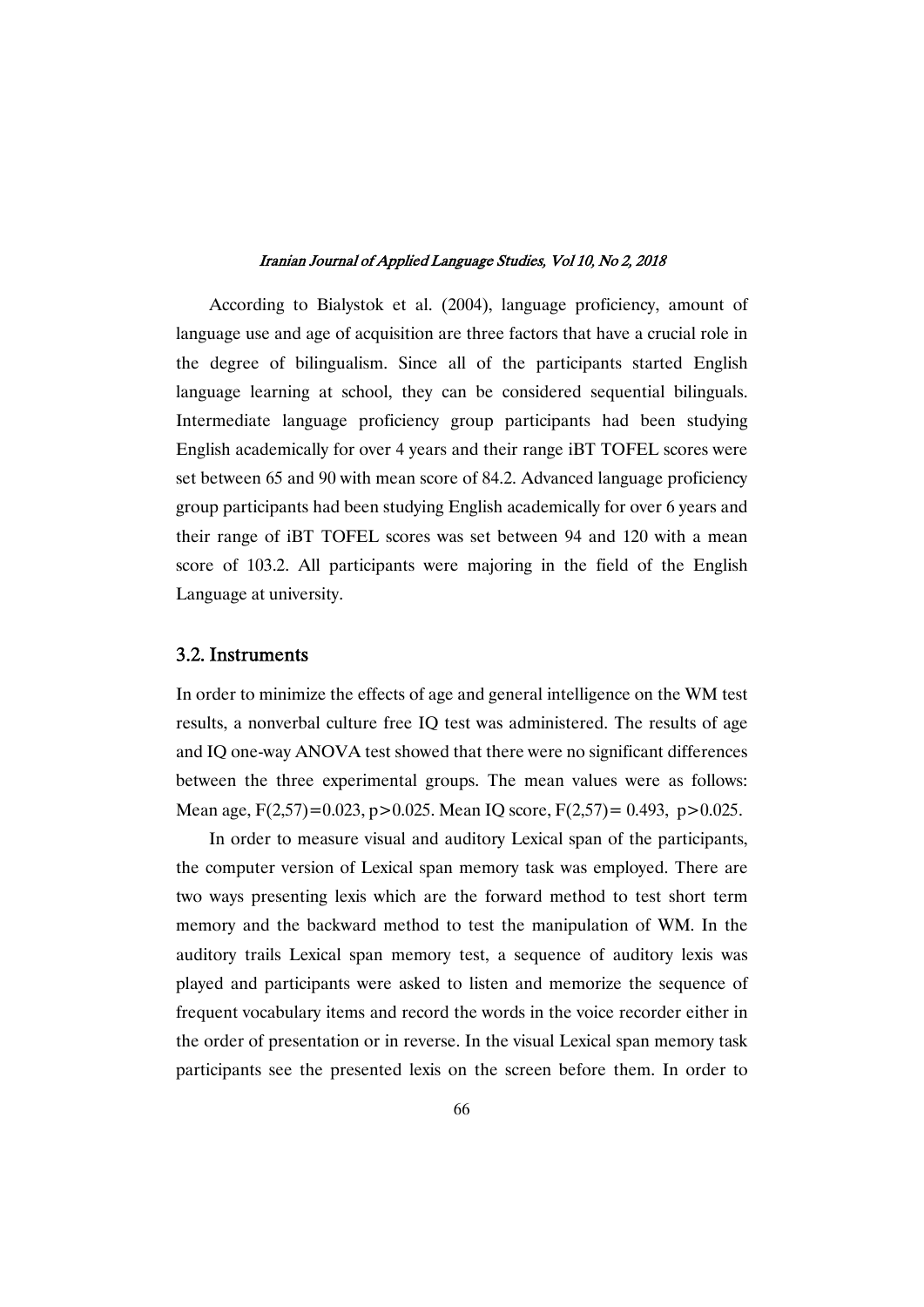counterbalance the effect of visual or auditory personation, half of the participants took the auditory version first, and the rest of them participated in the visual task first.

In order to investigate how intermediate and advanced English Persian bilinguals employ the two languages in their daily lives and the cognitive effect of bilingualism, three one-hour interview sessions were conducted. The first interview had a pre-developed protocol to obtain a complete picture of their language learning cognitive effort and their everyday language practice. The second individual interview was conducted to complete and elaborate on the information gathered from the first interview. The third interview was held in groups to check the similar and different opinions of participants about their language practice, their cognitive effort and their memory strategies and management.

## 3.4.DataAnalysis

In order to analyze the scores from the lexical memory span tasks, a Multivariate Analysis of Variance (MANOVA) was employed given that the lexical memory span task produced four separate scores in Two-Error Maximum length: forward, backward, auditory and visual which measured the same construct of memory span. Type I error rate inflation was prevented by MANOVA and a series of post-hoc analyses were administered to spot any possible significant differences between the variables.

All the participants in intermediate and advanced bilingual groups participated in the semi-structured interview. The 40 interview recordings were transcribed and thematically analyzed. The analysis led to the formation of six categories which are as follow: contrastive analysis, monitoring, retention, self-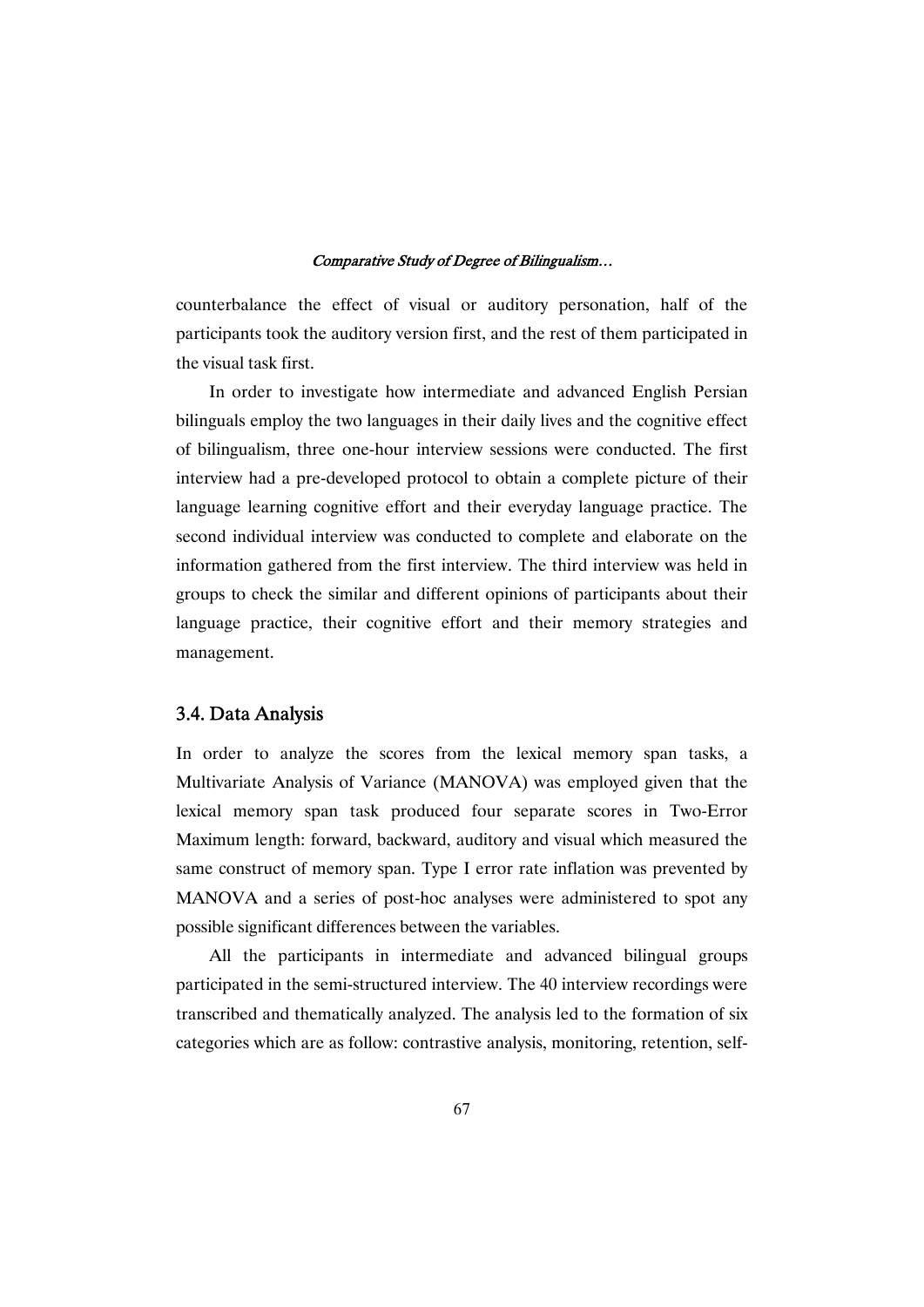evaluation, learning to learn, degree of monitoring that were grouped into two basic themes of compensation strategies and metacognitive strategies.

## 4.Results

## 4.1.Analysis of Results from the Auditory and Visual Lexical Span Memory Tasks

Two-Error Maximum Length score was chosen for analysis since it would provide information on the actual maximum lexical span. Hence, the auditory and visual lexical memory span tasks have been done on forward and backward two errors maximum lengths. As it is presented in Table 1, the moderate range of correlations between dependent variables meets the appropriateness criteria of a MANOVA analysis.

|                          |           |           | 3                                     | М         | -SD |
|--------------------------|-----------|-----------|---------------------------------------|-----------|-----|
| Visual forward TE-ML     |           |           |                                       | 8.62 1.67 |     |
| Visual backward TE-ML    | $0.586**$ |           |                                       | 7.91 1.08 |     |
| 3 Auditory forward TE-ML | $0.439**$ | $0.563**$ |                                       | 7.34 1.64 |     |
| Auditory backward TE-ML  | $0.391**$ | $0.589**$ | $0.762 \quad 1 \quad 8.12 \quad 1.58$ |           |     |

Table 1. Correlations between Two-Error Maximum Length Variables

TE-ML: Two-Error Maximum Length.\*\*: Correlation is significant at the 0.01 level (twotailed).

Box's Test of Equality of Covariance Matrices was used to test the homogeneity of convergence in dependent variables. P-values of 0.499 in addition to the Box's M value of 23.329 suggested that there was no significant difference between the convergences of dependent variables which met the presuppositions of the MANOVA test.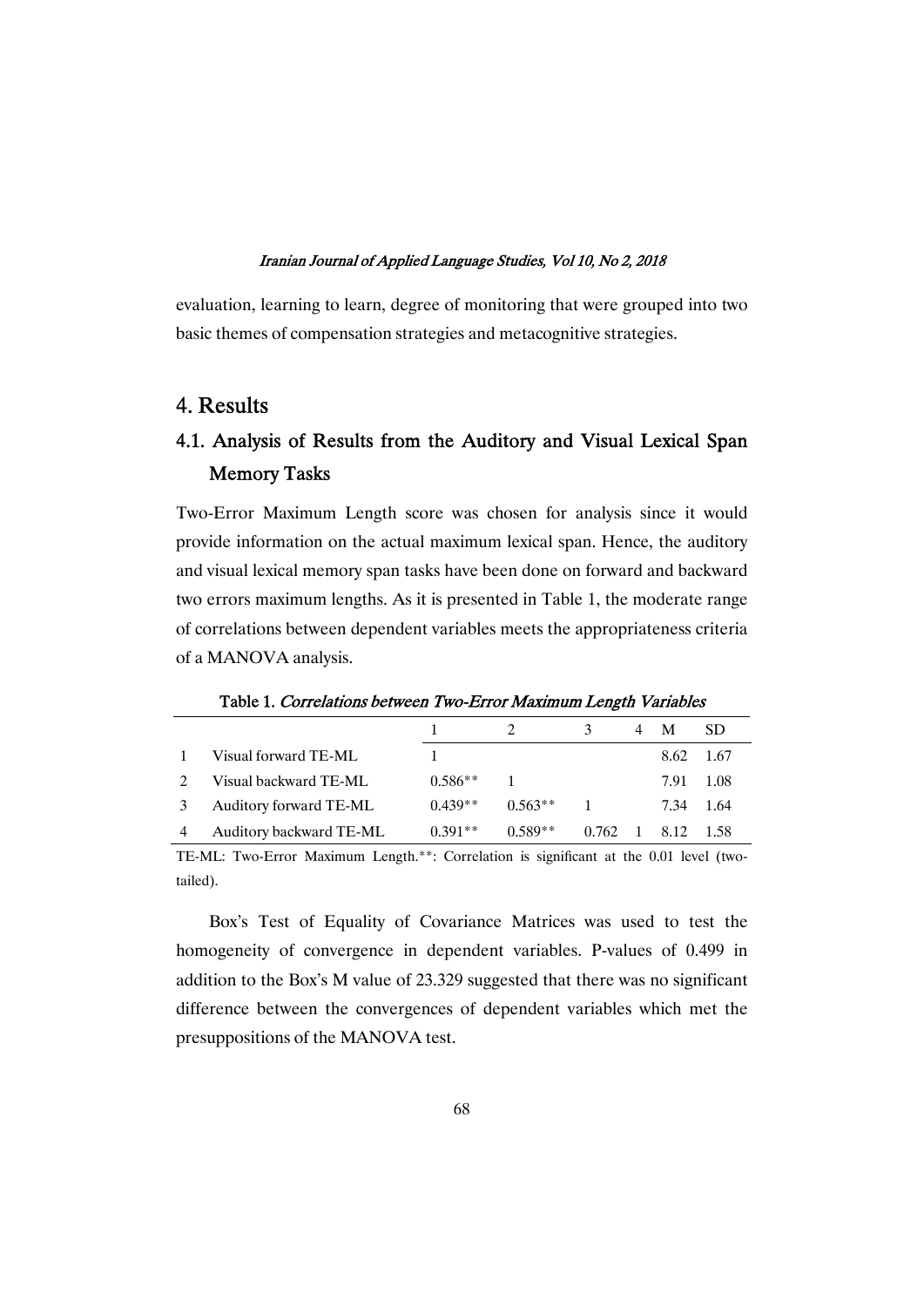In order to test whether there was any mean difference between the Lexical memory span task results of monolinguals, intermediate bilinguals, and advanced bilinguals, a one-way MANOVA was conducted. A statistically significant F-value from MANOVA tests, Wilks' Lambda=0.745, F(8, 108). P<0.05, indicated a difference in memory scores among the three language groups. The estimation of the multivariate effect size at 0.164 indicated that  $16.4\%$  of the variance dependent variable was accounted for by the language groups.

In order to pinpoint the language group differences, a post-hoc procedure was administered through a serious of follow-up ANOVAs. To test the homogeneity of the variance assumptions of ANOVAs, a series of Levene's Ftests were administered for all four sections of the Lexical memory test. The results were satisfying with regards to the homogeneity of the variance assumption and therefore, the ANOVAs were employed in this study.

|                            | Levene's |          | <b>ANOVAs</b> |       |       |
|----------------------------|----------|----------|---------------|-------|-------|
|                            | F(2,57)  | $\Omega$ | F(2,57)       | O     | $n^2$ |
| Visual forward TE-ML       | 1.12     | 0.321    | 4.32          | 0.042 | 0.082 |
| Visual backward VB TE-ML   | 0.41     | 0.722    | 3.54          | 0.081 | 0.079 |
| Auditory forward AF TE-ML  | 0.41     | 0.719    | 5.86          | 0.022 | 0.146 |
| Auditory backward Ab TE-ML | 0.94     | 0.392    | 7.86          | 0.003 | 0.316 |

Table 2. One-Way ANOVAs with Two-Error Maximum Length as Dependent Variables and Language Groups as Independent Variables

The results of the series of one-way ANOVAs, as presented in table 2, reveal that although there were not any statistically significant differences between the visual Lexical span tasks, ANOVAs on both the auditory forward and backward Lexical span memory tasks were statistically significant, with large effect size which resulted in mean differences across language groups.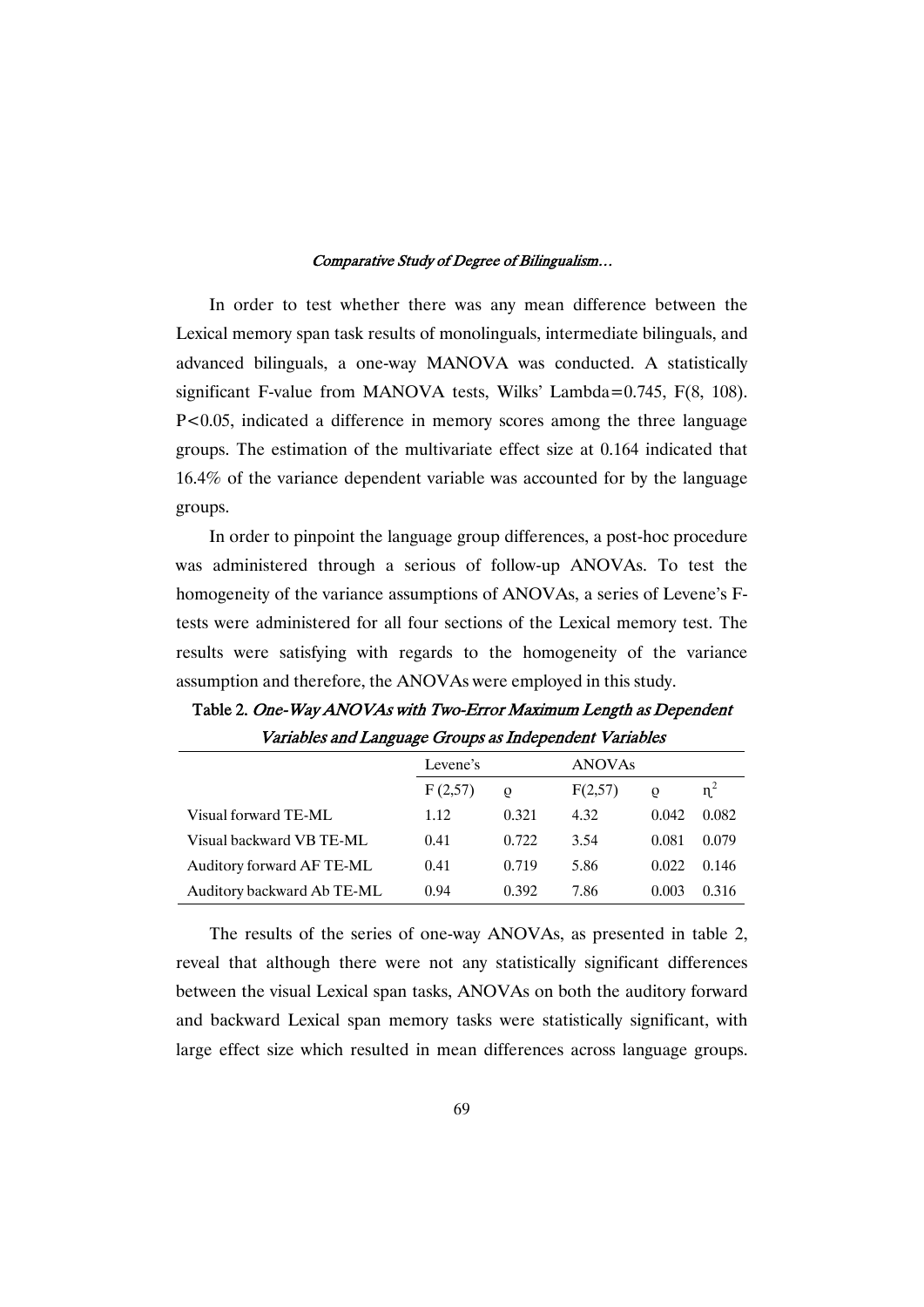Fisher's LSD was used as post hoc analysis to determine mean differences amongst language groups, as presented in table 3.

|                                                 | N. M. |     | I. B. |                               | H. B. |     |               | N. M. vs. I. B. N. M. vs H. B. I. B. vs H. B. |               |
|-------------------------------------------------|-------|-----|-------|-------------------------------|-------|-----|---------------|-----------------------------------------------|---------------|
|                                                 | М     | SD. | M     | SD.                           | M     | SD. | (Cohen's d)   | (Cohen's d)                                   | (Cohen's d)   |
| Visual forward                                  |       |     |       | 8.23 1.92 8.78 1.62 8.11 1.19 |       |     | $0.87*(0.59)$ | 0.00                                          | $0.84*(0.68)$ |
| TE-ML                                           |       |     |       |                               |       |     |               |                                               |               |
| Visual backward                                 |       |     |       | 7.23 1.22 8.23 1.22 7.23 1.06 |       |     | 0.41          | 0.46                                          | $0.79*(0.73)$ |
| TE-ML                                           |       |     |       |                               |       |     |               |                                               |               |
| Auditory forward                                |       |     |       | 8.35 1.79 9.15 1.48 8.46 1.33 |       |     | $1.73*(1.08)$ | 0.33                                          | $1.51*(0.99)$ |
| TE-ML                                           |       |     |       |                               |       |     |               |                                               |               |
| Auditory backward 7.42 1.33 8.50 1.13 7.62 1.49 |       |     |       |                               |       |     | $1.28*(1.01)$ | 0.18                                          | $1.28*(0.87)$ |
| TE-ML                                           |       |     |       |                               |       |     |               |                                               |               |

Table 3. Cohen's d Group Mean Comparison

N. M.: Near-monolingual group, I. B.: Intermediate bilingual group, A. B.: Advanced bilingual group. Cohen's d is reported when it is significant. \*: The mean difference is significant at the 0.05 level.

The results proved that the intermediate bilingual performance in the visual forward lexical span task in total-error medium length was significantly higher than other groups with medium effect size at 0.59 (the between nearmonolingual and the intermediate bilingual groups) and at 0.68 (between the intermediate bilingual and high bilingual groups) as estimated by Cohen's d as well as auditory forward and backward total error medium length with a large Cohen's d value effect size ranging  $0.87$  to  $1.08$ .

In sum, the statistical results revealed that the intermediate bilinguals outperformed the near-monolinguals and the advanced bilinguals in visual and auditory memory maintenance measures with a higher auditory effect size. Further, the WM capacity of the high bilingual group wasn't significantly higher than near-monolinguals. This suggests that bilingualism does not necessarily result in a WM advantage.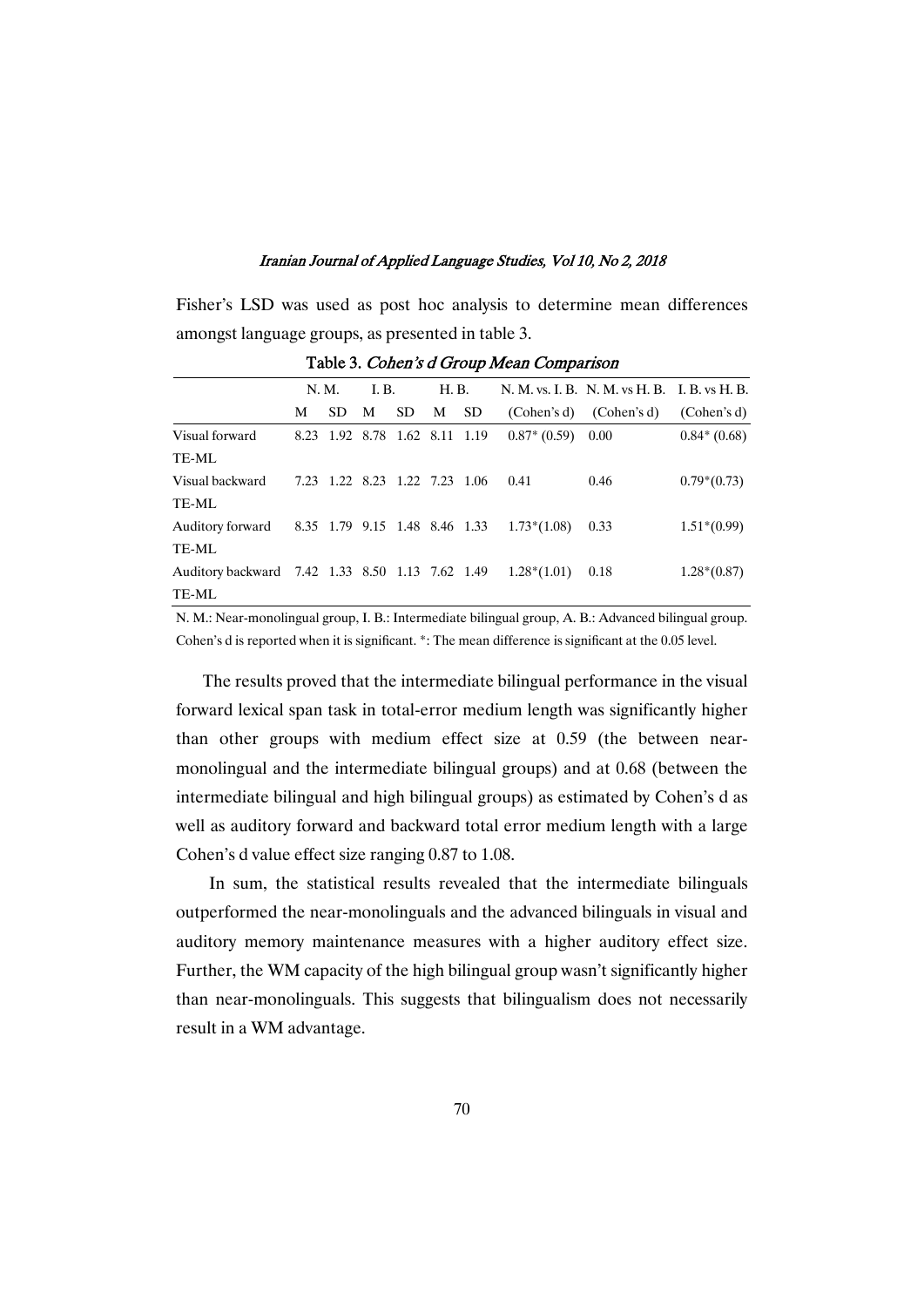## 4.2. Results of Semi-Structured Interview

WM is related to the mechanism of holding information in mind. The semistructured interview data revealed that Persian-English bilinguals in the present study enhanced their cognitive ability to retain incoming English input by developing language learning strategies when using second language. Based on the analysis of the data, two themes of compensation strategies and metacognitive strategies (and their subcategories) emerged.

## 4.2.1. Compensation Strategies

The bilingual participants announced that they had develop three major compensation strategies to manage the two languages, which they specifically employed at their earlier stages of L2 learning. The three major strategies are contrastive analysis, monitoring, and retention. These strategies and their implications are explained below.

- 1. Contrastive analysis. The fundamental difference between Persian and English was mentioned by all bilingual participants in the study. This difference was one of the major sources of learning difficulties for them. However, in order to overcome this difficulty, the bilingual participants developed their own language learning strategies. For example, most of them used to memorize the whole sentence in order to translate it to Persian in their minds and understand the sentence meaning and concept in their early stages of language learning.
- 2. Monitoring. Most of the participants monitored their performance and tried to pinpoint and avoid their possible mistakes by paying extra attention to their output. In other words, they focused on form. Participants reported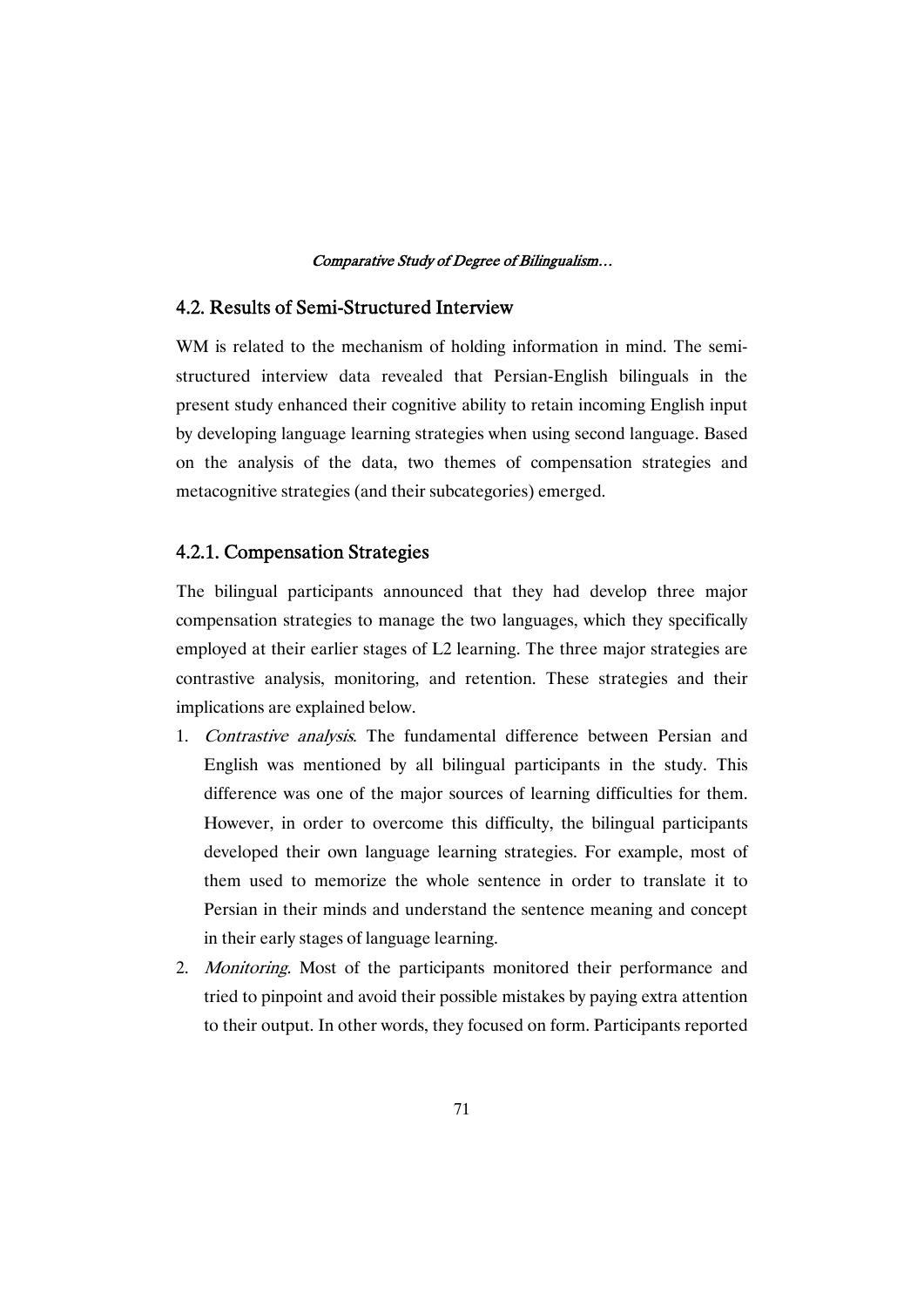that they tried to monitor their pronunciations, vocabulary usages, and their grammar.

3. Retention. Participants also reported that they tried to retain the previous message in the conversation. However, the pattern of remembering was different across the language groups. While advanced bilinguals only kept the gist of the ideas available in their WM, intermediate bilinguals tried to remember sentences to avoid losing track of the conversation. Some of them even mentioned that they tried to keep the whole sentence in mind and replayed it to their conversation partner to provide themselves with some time to decode the meaning of the sentence. During the early stages of language learning, almost all of the participants tried to hold a sentence in their minds and translate it back to Persian in order to understand its meaning. Their lack of English proficiency in the early stages of language learning made them resort to developing strategies like holding a sentence active in their WM and replayed it to translate it back to Persian in order to manage the conversation. However, most of the advanced bilinguals reported that with improved English proficiency they did not use translation or mental replay techniques in order to process the information. But some intermediate bilinguals still resorted to these strategies in complicated conversation contexts.

## 4.2.2. Metacognitive Strategies

As presented in compensation strategies, participants in the process of becoming bilinguals developed some compensation strategies to make up for their lack of English proficiency. In practicing bilingualism, some metacognitive strategies were observed in the results of interview analysis. Participants in the process of L2learning used different metacognitive strategies based on their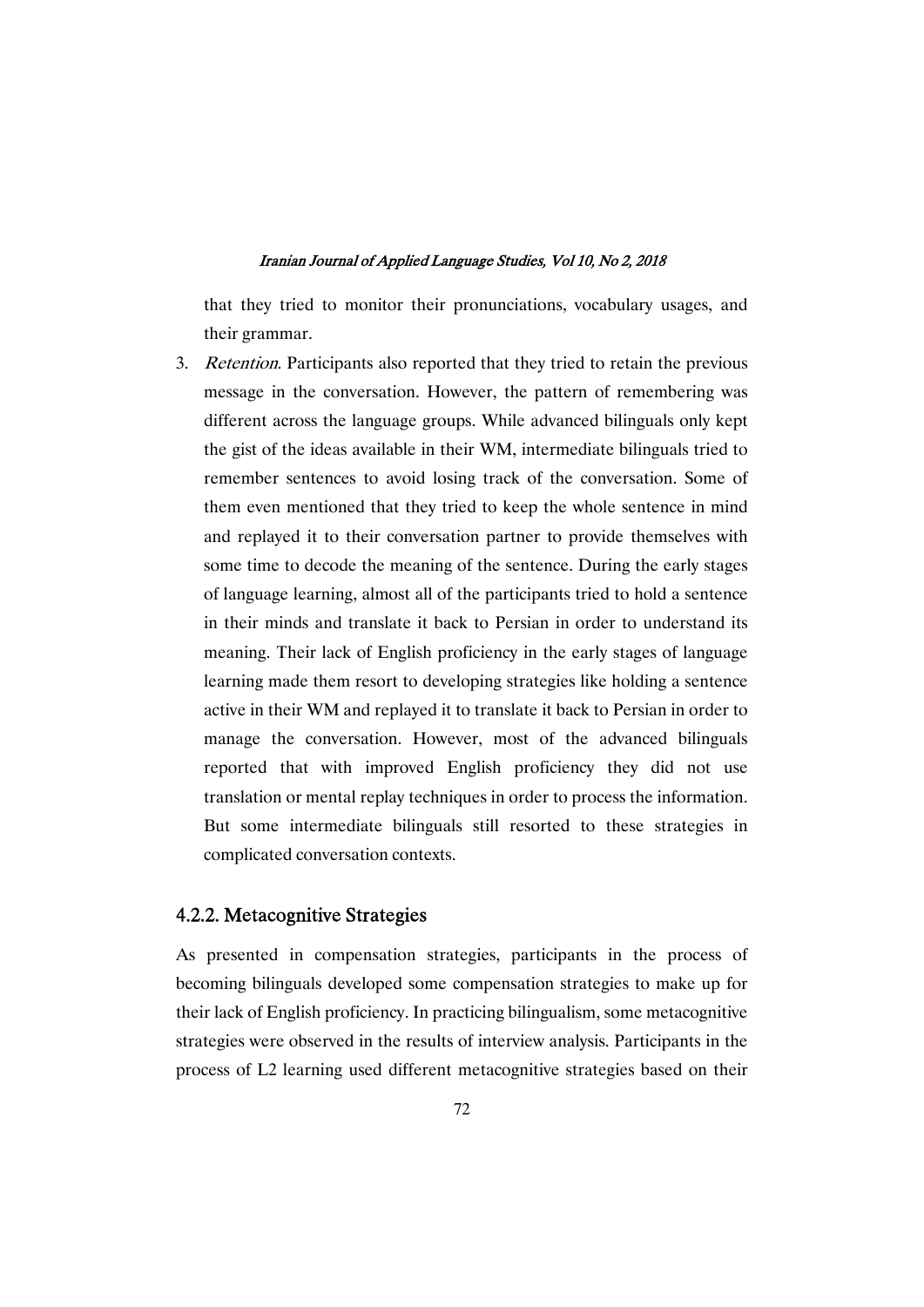level of English proficiency. The metacognitive strategies are presented below under three categories:

- 1. Self-evaluation: All participants reported that as they became more proficient in English, they became less likely to resort to translation for understanding sentences. Improving language proficiency eliminated the need to hold the sentences in mind and translate them to Persian in order to understand their meaning. Advanced bilinguals also reported that English came naturally to them and they did not need to think about the process of their comprehension and production anymore. Some of them even claimed that they used English the way they used Persian. Advanced bilingualism seemed to relieve them of the need to use compensation strategies.
- 2. Learning to learn. Language learning is a lifelong process. Although the advanced bilinguals did not hold the incoming information in their minds in order to translate them, they reported that they tried to memorize new phrases and expressions in interaction with native speakers, while reading books, or watching the news.
- 3. Degree of monitoring. Intermediate bilinguals and advanced bilinguals demonstrated different degrees of monitoring. While intermediate bilinguals tried to intentionally monitor their production based on appropriateness and correctness of meaning and form, the process of monitoring had become procedural for the advanced bilinguals and they did not focus on forms anymore.

The analysis of interview data suggested that language learners in early stages of language learning resorted to remembering and monitoring strategies to compensate for their lack of L2 proficiency which are both relayed on the capacities of WM and resulted in improved their L2 memorization and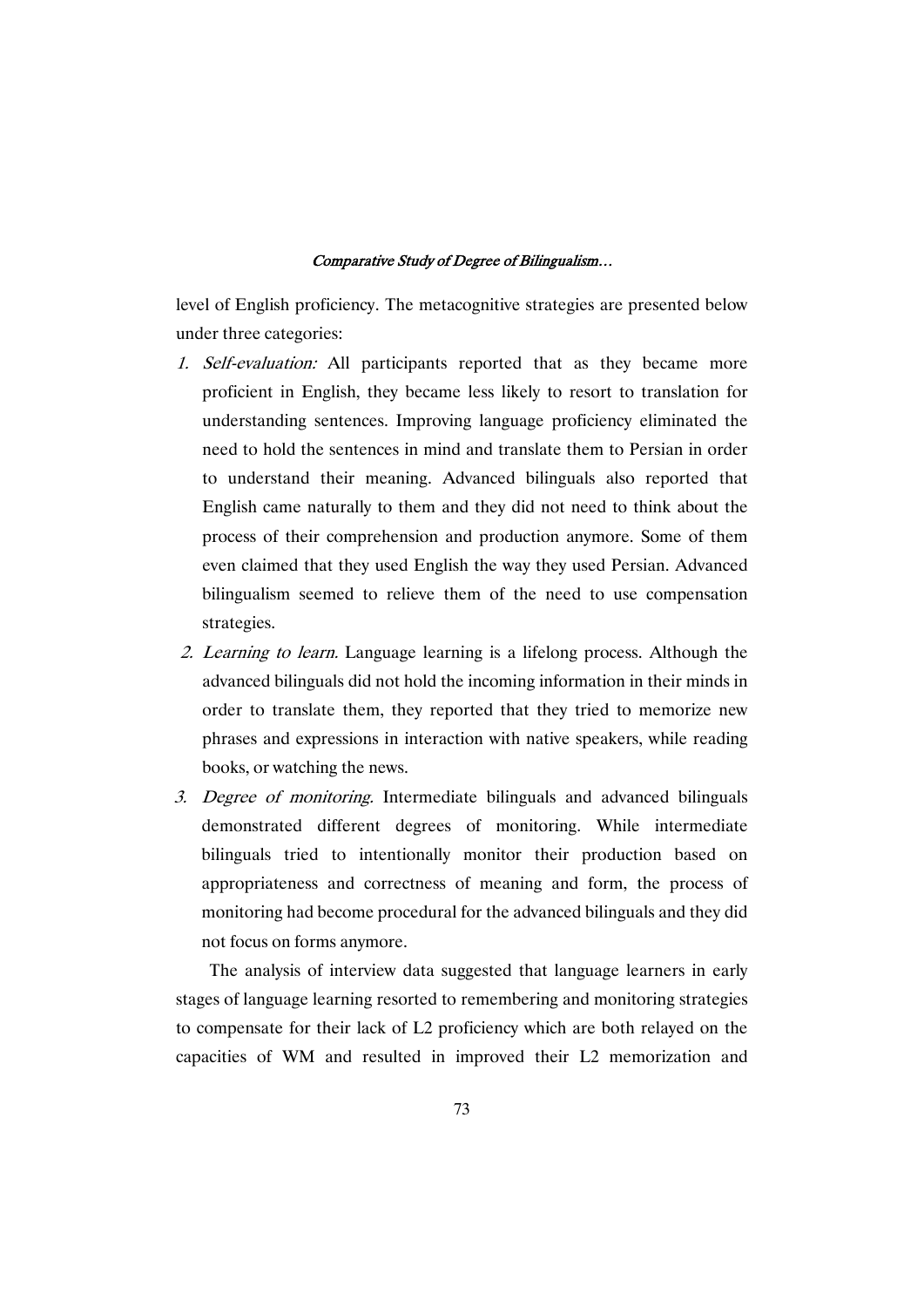monitoring. Although the advanced bilinguals did not try to occupy their WM by memorizing sentences for translation anymore and monitoring had become an instinctive, "second nature" process for them, they would still try to memorize new expressions whenever they encountered them and tried to use them in appropriate contexts in order to sound more native-like.

## 5. Discussion and Conclusion

The study aimed to investigate possible WM differences among a) monolingual Persian speakers, b) Persian-English intermediate bilinguals, and c) Persian-English high proficiency bilinguals. It further aimed to determine whether there are any changes in the cognitive processes of these groups in relation to their daily language use.

The WM in all three groups were measured using the Lexical Memory Span Task. It should be noted that in order to control for the possible effects of the general intelligence of the participants on the test results, individuals with similar IQ levels were chosen for the study. Statistically significant differences were found among the tests of among the three groups using the MANOVA analysis. A post hoc analysis was thus carries out and it was found that when asked to remember the lexis presented in both visual and auditory forms, and later to recall the reverse order of the lexis presented in auditory form, the low bilingual groups scored the highest. This points to possibly superior visual/auditory memory maintenance and auditory memory manipulation in the intermediate bilingual groups when compared to the other groups. It is noteworthy that when investigating the superior performance of the intermediate bilinguals compared to the other two groups, large effect sizes were found, particularly in the auditory forward and backward Lexical Memory Span Tasks, suggesting that the dual language practice of the intermediate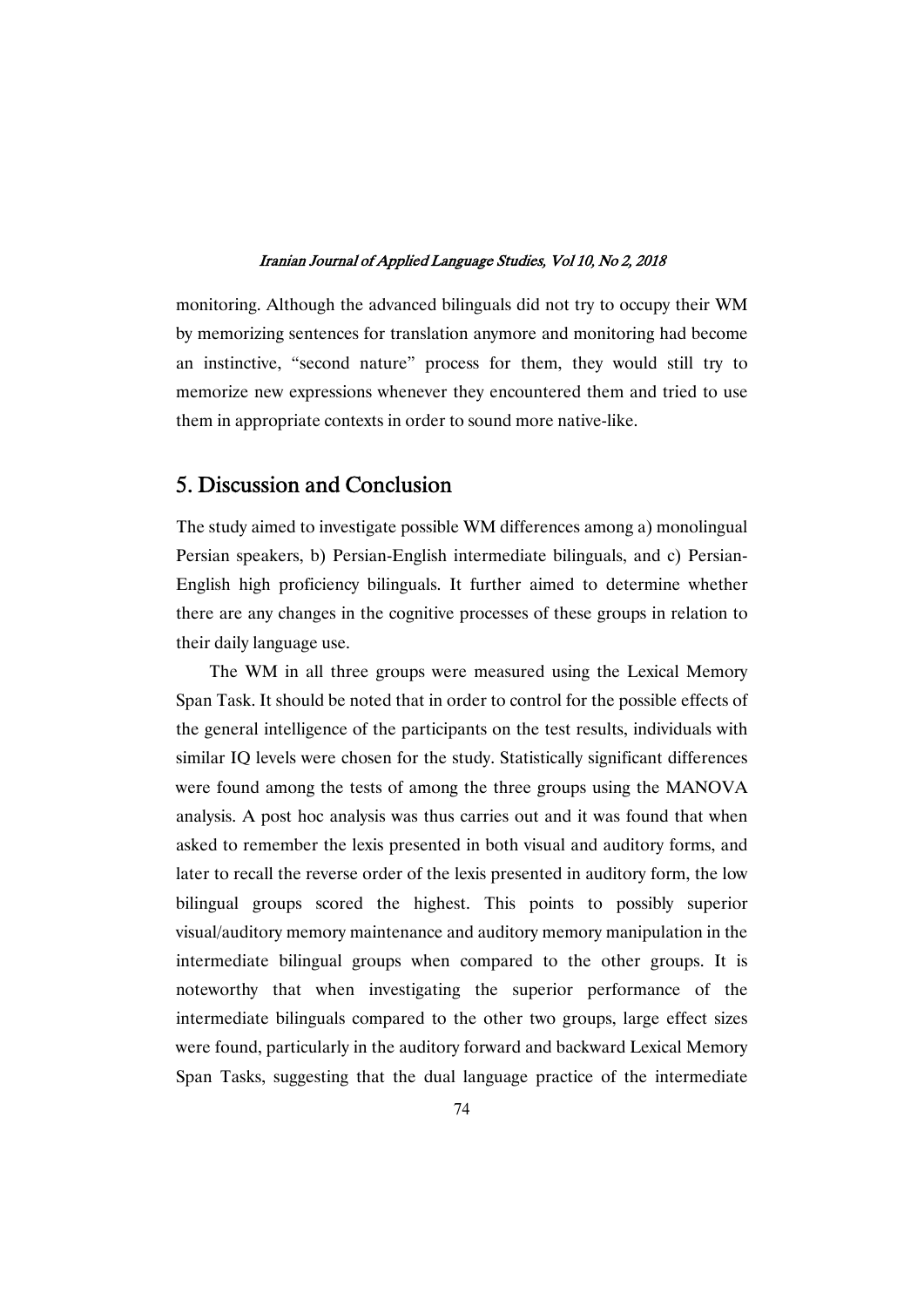bilinguals had a considerable effect on the development of their auditory WM capacity. The monolinguals and the advanced bilinguals showed no significant difference in the Lexical Memory Span Tasks results, indicating that only the intermediate bilinguals possess those possibleWM advantages. These results support the possibility that the relatively shorter time that intermediate bilinguals have been practicing and exposed to L2 for, may in fact provide them with a WM advantage. But the findings show no evidence that the high bilinguals enjoy an enhanced WM when compared to near-monolinguals or intermediate bilinguals, which is contradictory to the existing findings on the WM advantages of bilinguals (Bialystok et al., 2004; Morales et al., 2013).

But a possible explanation for the unexpected Lexical Memory Span Tasks findings exists based on the interview data. The interview data suggest a possible explanation for the results of Lexical Memory Span Tasks. When the interviews were analyzed, it was observed that when learning their L2, Most bilinguals created their own strategies and despite variations between the individual strategies, the general patterns were similar: 1. Monitoring L2 information 2. Holding L2 information, 3. Replaying L2 information for understanding. Reports were mostly made by intermediate bilinguals, and primarily when discussing the earlier stages of their L2 learning. In the earlier stages, the bilinguals actively paid attention to the information they were given in order to retain it. This information was then held and replayed in their minds so that they could better understand it. Later into their L2 learning, as they began to understand the L2 information instantaneously (especially the high bilinguals) they became more comfortable in their L2 learning and started to use the "memorize-and-replay" techniques less and less often until they would barely even notice whether they were using them. The high bilinguals employed these strategies for other, less frequently-occurring purposes: to monitor and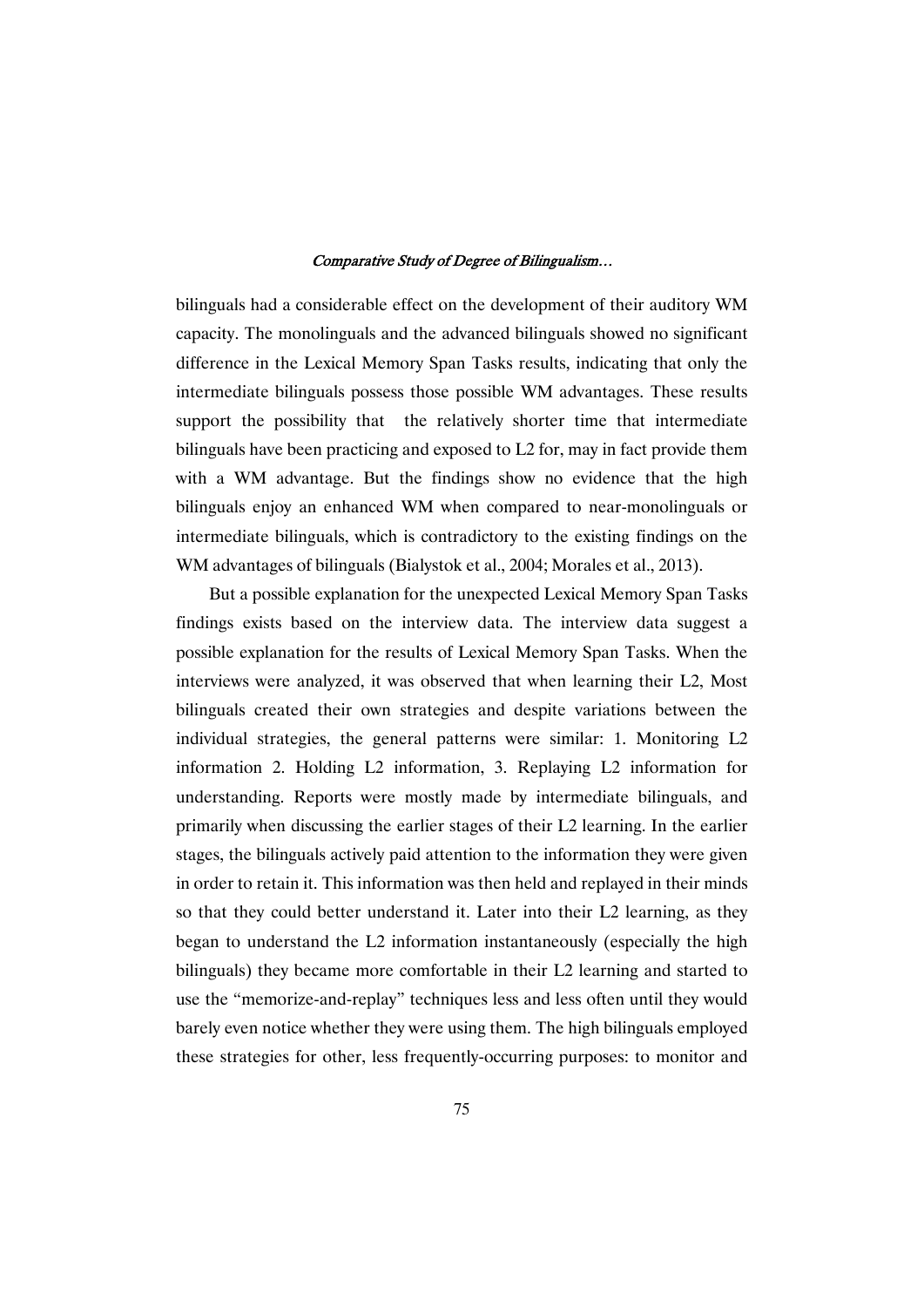check the correctness of their L2 usage, and when learning new words or expression that they wished to use in their future.

It could be observed from the interview data that the monitoring and holding L2 strategy was employed by both bilingual groups, but that the intermediate bilinguals used it more than the high bilinguals, suggesting that practicing dual languages may be an additional cognitive load given that the  $L2$ information had to be "held" in order to be processed. Hebb's (1947, 1949) study on the cognitive enrichment hypothesis, consistent usage of life-long activates, serves as a constant practice and thus improves the functions that are involved in said activities (Fratiglioni, Paillard-Borg, & Winblad, 2004; Green, & Bavelier, 2008; Potter, Helms, & Plassman, 2008). This theory could provide an explanation for enhanced WM in bilinguals: the bilinguals would be forced to manage the extra cognitive load, thereby enhancing their WM functions.\*\*\*

This was further looked into by cross-examining the interview data with the test results. Results indicated that the intermediate bilinguals, who reported a higher usage of the remembering strategies, indeed scored higher in the auditory LMST. This further supports the notion that the higher mental load and consequent mental training, resulted in an enhanced WM. It was also observed that the intermediate bilinguals primarily reported their use of the remembering technique for the auditory information. Their superior performance in the auditory forward/backward LSTs is consistent with this finding. Their lower L2 proficiency would have meant that the auditory information given to them was an imposed load requiring higher WM performance to manage.

As mentioned before, the high bilinguals employed the same strategies as the intermediate bilinguals when dealing with L2 information presented to them. They, however, did not show an enhanced performance compared to the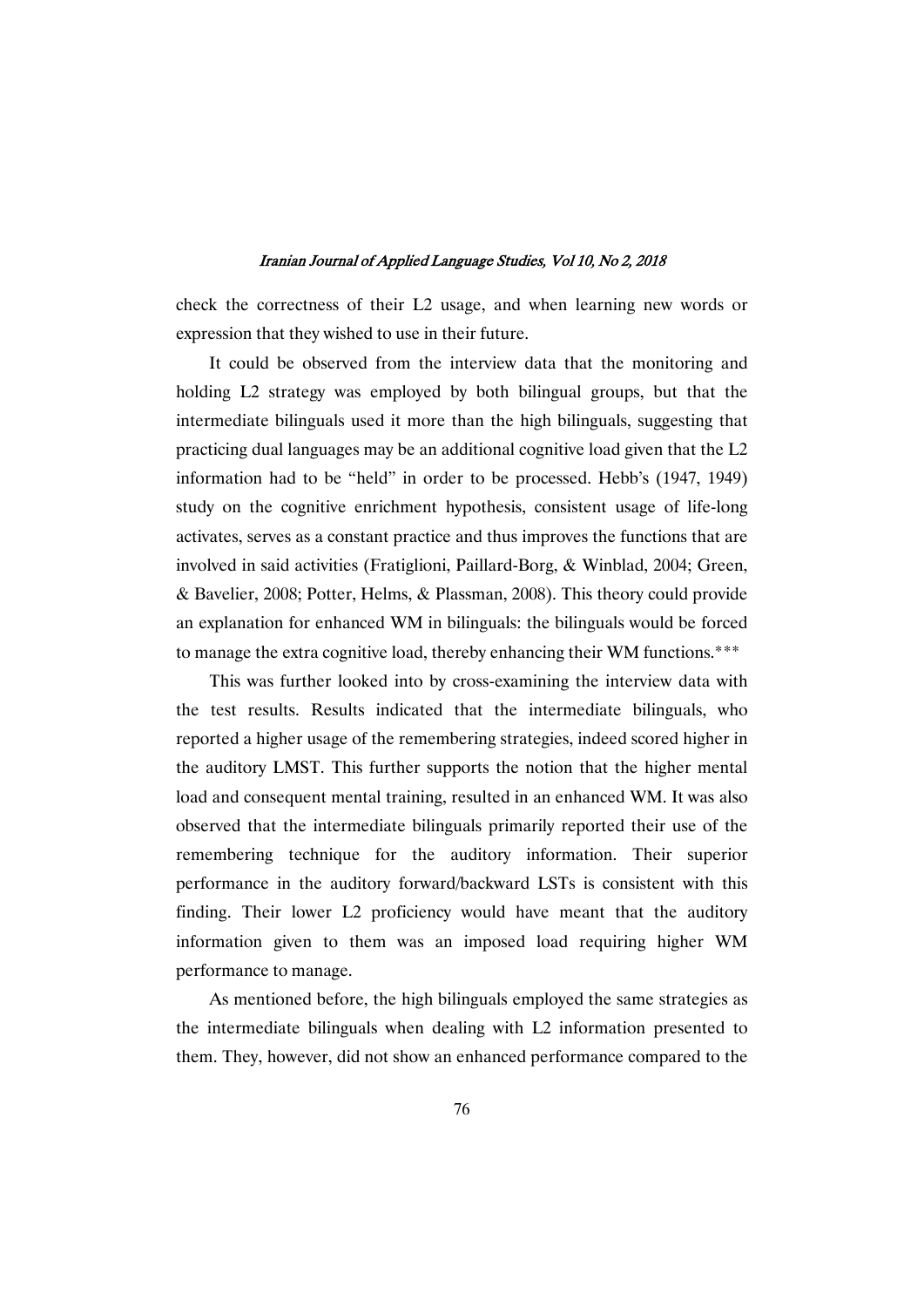monolinguals, i.e., they did not seem to enjoy the same advantages as the intermediate bilinguals. This could be explained by the fact that dual language practices had become second-nature to the high bilinguals. Once past the beginning and lower stages of bilingualism, they no longer needed the intensive use of the remembering and replaying strategy for understanding L2 like the intermediate bilinguals. They simply comprehended the L2 information upon hearing it, thus avoiding the need to retain the information. They resorted to the use of the retain-and-replay strategy only when encountering new words and expression that they wanted to learn. Moreover, they would encounter new words and expression less and less often with increasing L2 proficiency. As their command on the L2 improved in their 6 years of exposure, they became more confident in their use of L2 and had lighter cognitive loads to process. It would therefore follow that the high bilinguals had a lighter mental demand placed on them than the intermediate bilinguals when exposed to the auditory L2 information as a result of years of practice and increased efficiency, thus they did not exhibit an enhanced WM compared to the intermediate bilinguals in the tests.

These results are consistent with existing studies which point to bilingualism's cognitive benefits being a specific adaptation: they are the result of specific cognitive skills used for bilingualism. Priori and Gollan's (2011) as well as Soveri, Rodriguez-Fornells, and Laine's (2011) findings are examples of advantages in cognitive control in bilinguals who frequently switch between languages compared to those who do not.

The theory that the amount of cognitive demands placed on individuals as a result of practicing duallanguagesis further supported byMacnamara and Conway (2014). The significance of these finding is that they suggest a WM advantage does not necessarily occur in bilinguals as a result of their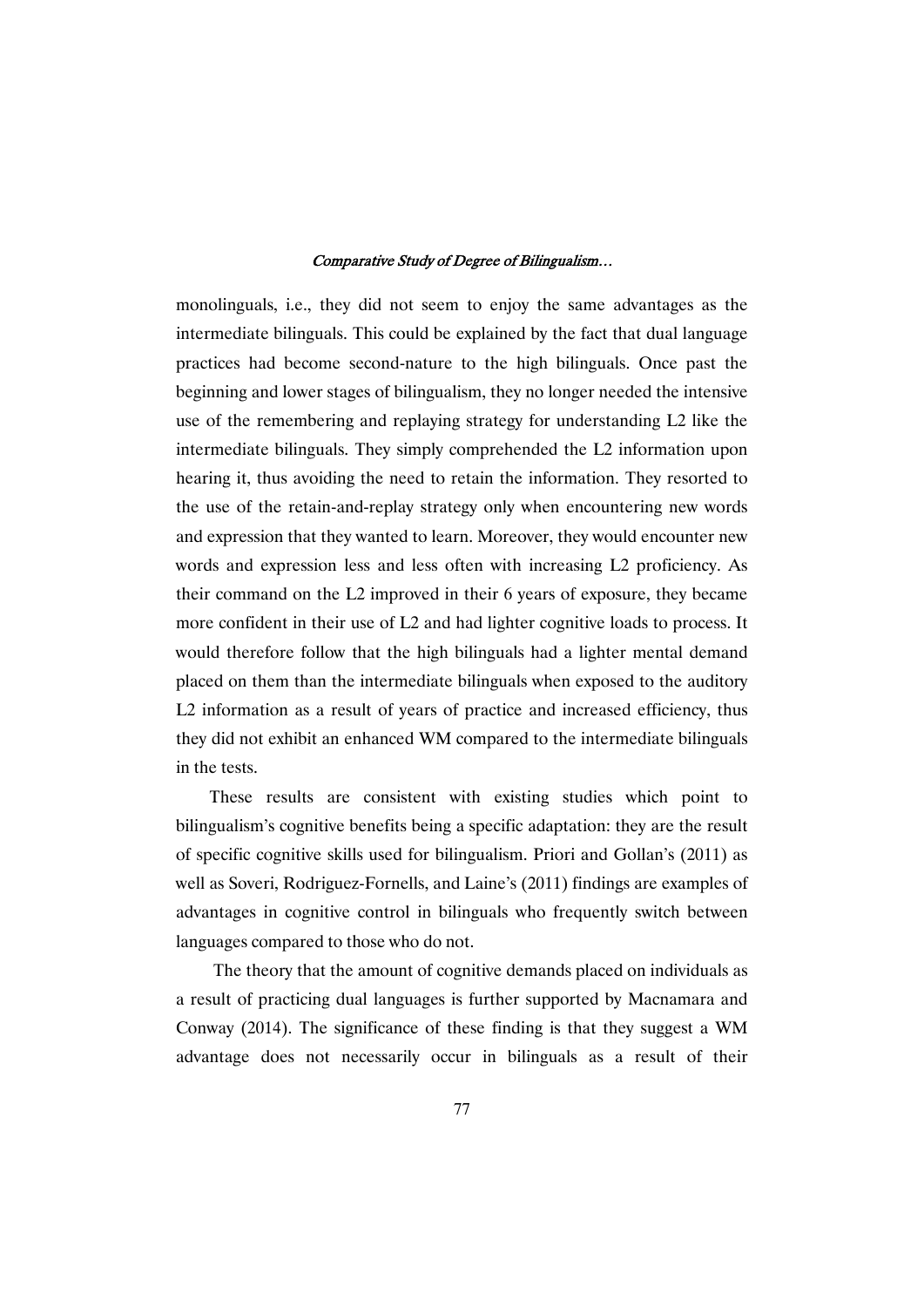bilingualism, but that it could come about as a result of their cognitive training due to using two languages. This notion is further supported by the current study, as the intermediate bilinguals (with higher cognitive loads to deal with) scored higher in the auditory DSTs than the high bilingual who, as previously discussed, had a lower cognitive load to process, and performed similarly to the near-monolinguals.

It could be concluded based on the findings of this study that the practice of dual languages contributes to improved cognitive functions by serving as a mental training, as the intermediate bilinguals were found to have enhanced WM, while the high bilinguals did not seem to possess such an advantage.

It is suggested that the high WM load that intermediate bilinguals are subjected to leads to the development of their WM. The constant use of two languages forced them to compensate for their lack of L2 proficiency by continuously monitoring, retaining, and replaying the L2 information that they were hearing.

The high bilinguals, on the other hand, exhibited no such advantages since they had mastered their second language and thus were able to process the L2 information presented to them almost instantly. This meant that their cognitive loads and the corresponding cognitive training were too low to result in any lexical retrieval improvement compared to the intermediate bilinguals or the near-monolinguals.

Finally, according to these findings, bilingualism itself will not necessarily lead to advanced lexical retrieval in bilinguals in comparison with monolinguals. The specific L2 environment (where bilinguals must employ specific cognitive functions accordingly) and to some extent, the cognitive learning techniques can influence the mentioned lexical retrieval advantages. Further, the working memory in general and lexical retrieval in particular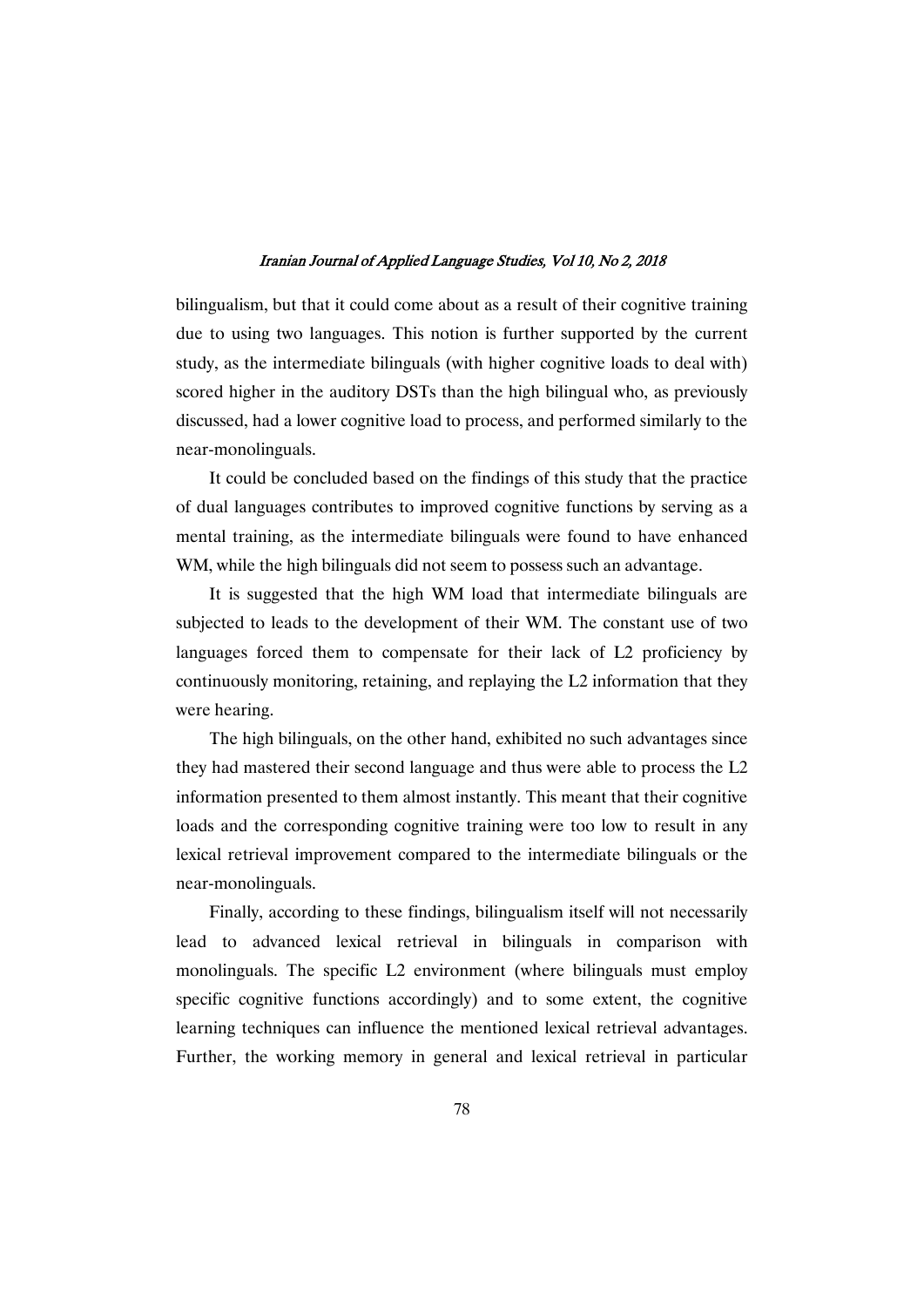advantages investigated in any given study, may also differ based on the population being studied. As such, when studying the possible cognitive advantages of bilinguals, the method that bilinguals deploy to manage their two languages as well as the environment they are placed in should be considered.

## References

- Baddeley, A. (2007). Working memory, thought and action. Oxford University Press, New York. doi:10.1002/acp.2350020209
- Baddeley, A. D., & Hitch, G. (1974). Working Memory. In G. H. Bower (Ed.), The psychology of learning and motivation: Advances in research and theory (pp. 47-89). Academic Press, New York. doi:10.1016/S0079-7421(08)60452-1
- Bialystok, E. (2006). Effect of bilingualism and computer video game experience on the Simon task. Canadian Journal of Experimental Psychology/Revue Canadienne de Psychologie Expérimentale, <sup>60</sup>(1), 68-79. doi:10.1037/cjep2006008
- Bialystok, E., Craik, F. I. M., & Luk, G. (2008). Cognitive control and lexical access in younger and older bilinguals. Journal of Experimental Psychology: Learning, Memory, and Cognition, <sup>34</sup>, 859-873. doi:10.1037/0278- 7393.34.4.859
- Bialystok,E.,Craik,F.I.M.,Grady,C.,Chau,W.,Ishii,R.,Gunji,A.,&Pantev,C.  $(2005)$ . Effect of bilingualism on cognitive control in the Simon task: Evidence fromMEG.NeuroImage,24,40-49.doi:10.1016/j.neuroimage.2004.09.044
- Bialystok, E., Craik, F.I.M., Klein, R., & Viswanathan, M. (2004). Bilingualism, aging, and cognitive control: Evidence from the Simon task. Psychology and Aging,19,290-303.doi:10.1037/0882-7974.19.2.290
- Bialystok, E., & DePape, A. M. (2009). Musical expertise, bilingualism, and executive functioning. Journal of Experimental Psychology: Human Perception and Performance, 35(2), 565-574. doi:10.1037/a0012735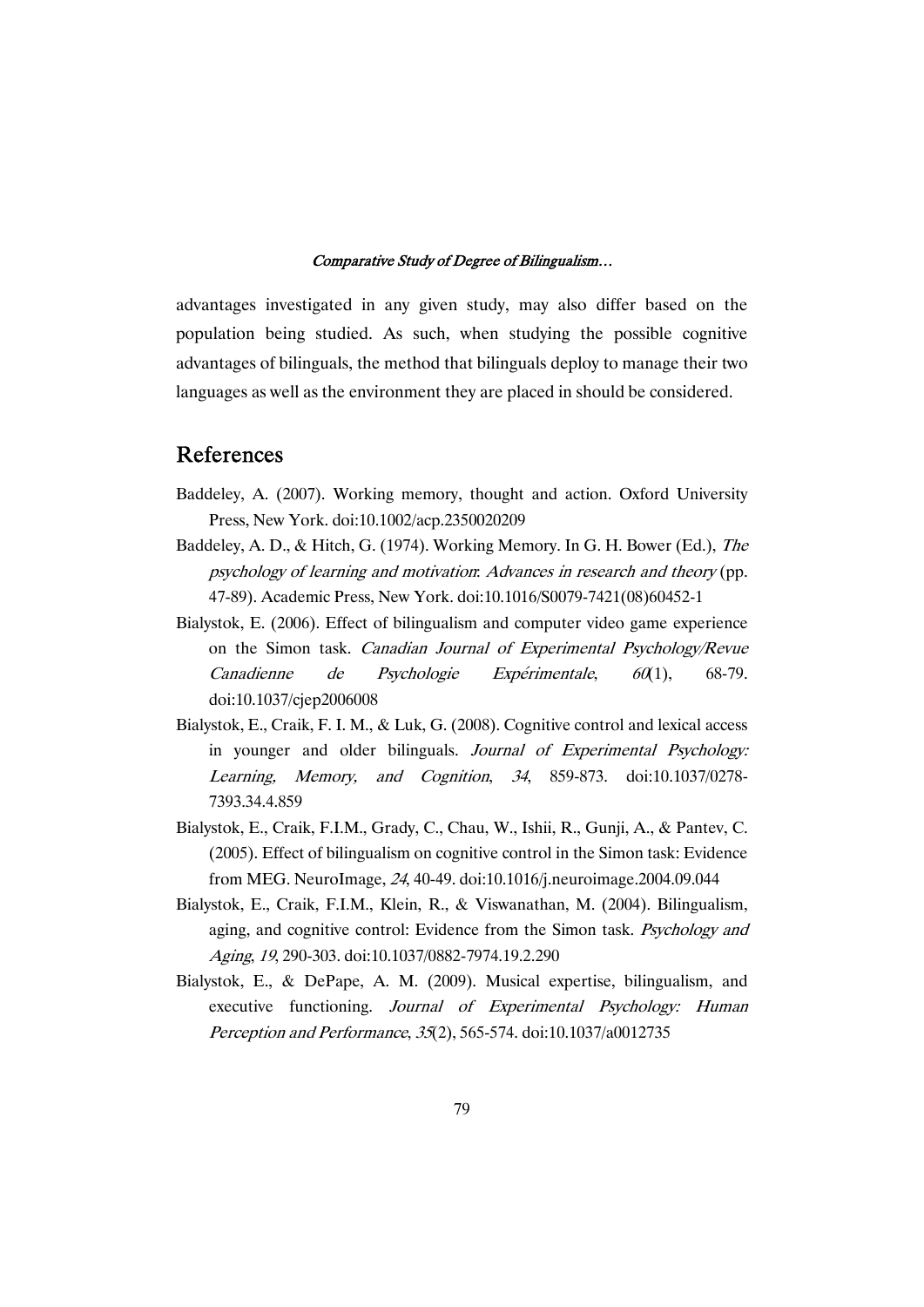- Blackburn, A. M. (2013). A study of the relationship between code switching and the bilingual advantage: evidence that language use modulates neural indices of language processing and cognitive control (Doctoral dissertation). The University of Texas at San Antonio, San Antonio, Texas, USA.
- Blom, E., Kuntay, A. C., Messer, M., Verhagen, J., & Leseman, P. (2014). The benefits of being bilingual: Working memory in bilingual Turkish-Dutch children. Journal of Experimental Child Psychology, 128, 105-119. doi:10.1016/j.jecp.2014.06.007
- Cummins, J. (1979). Linguistic Interdependence and the Educational Development of Bilingual Children. Review of Educational Research, 49(2), 222–251.doi:10.2307/1169960
- Cummins, J. (2000). Language, power and pedagogy: Bilingual children in the crossfire. Clevedon, UK: Multilingual Matters. doi: 10.21832/9781853596773
- Fratiglioni, L., Paillard-Borg, S., & Winblad, B. (2004). An active and socially integrated lifestyle in late life might protect against dementia. Lancet Neurology,3(6),343–353.doi:10.1016/S1474-4422(04)00767-7
- Gollan, T. H., & Kroll, J. F. (2001). Bilingual lexical access. In B. Rapp (Ed.), The handbook of cognitive neuropsychology: What deficits reveal about the human mind (pp. 321-345). New York, NY, US: Psychology Press. doi: 10.1080/02643290342000131
- Green, C. S., & Bavelier, D. (2008). Exercising your brain: A review of human brain plasticity and training-induced learning. Psychology and Aging, <sup>23</sup>(4), 692–701.doi:10.1037/a0014345
- Green, D.W., & Abutalebi, J. (2013). Language control in bilinguals: The adaptive control hypothesis. Journal of Cognitive Psychology (Hove, England), 25(5), 515–530.doi:10.1080/20445911.2013.796377
- Gutierrez-Clellen, V. F., Calderon, J., & Weismer, S. E. (2004). Verbal working memory in bilingual children. Journal of Speech, Language, and Hearing Research,47(4),863–876.doi:10.1044/1092-4388(2004/064)
- Hebb, D. O. (1949). The organization of behavior: A neuropsychological theory. New York, US: John Wiley and Sons, Inc. doi:10.1002/sce.37303405110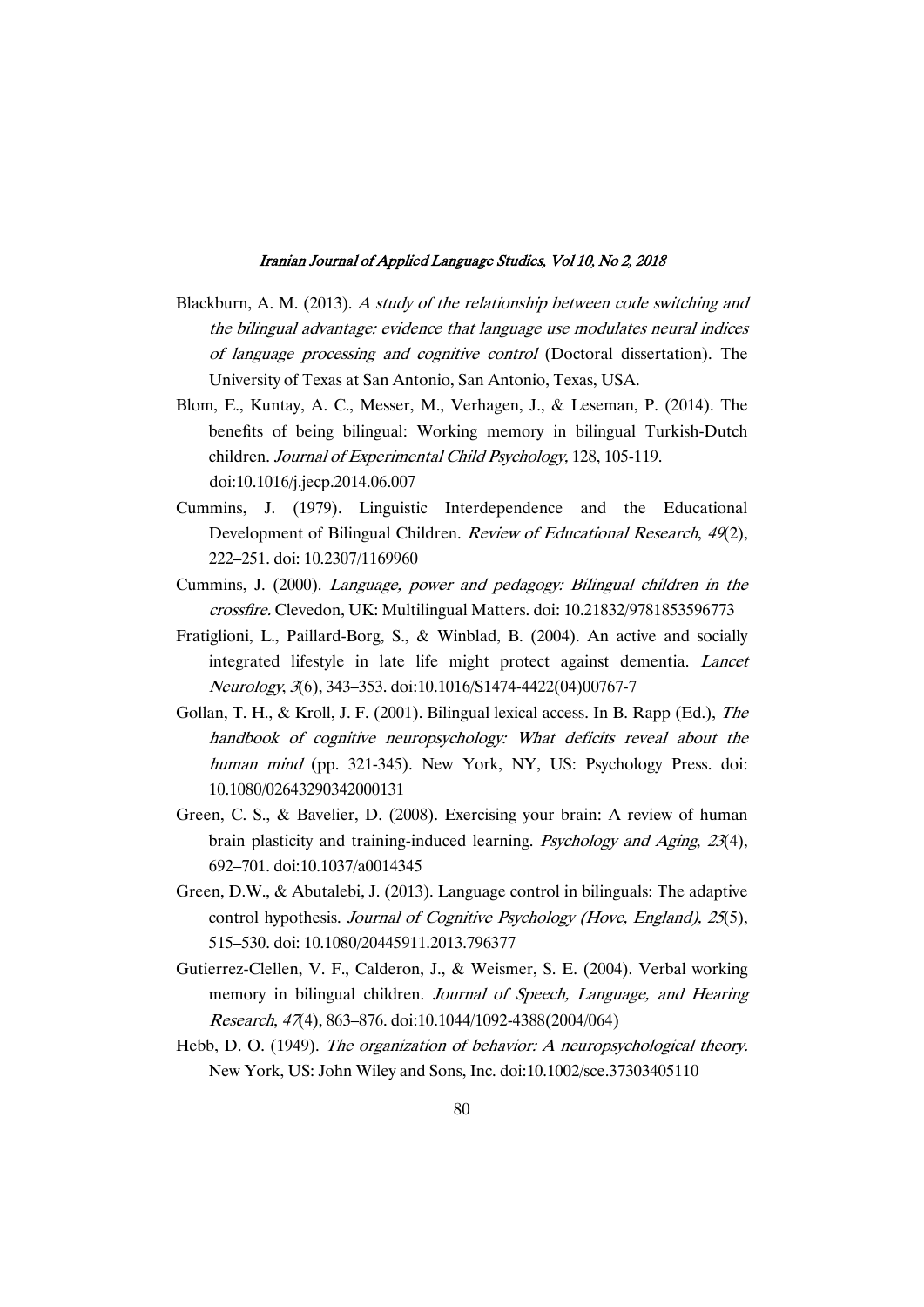- Hebb, D.O. (1974). The effects of early experience on problem-solving at maturity. American Psychologist, 2, 306-307.
- Heredia, R.R., & Altarriba, J. (2001). Bilingual Language Mixing: Why Do Bilinguals Code-Switch?. Current Directions in Psychological Science, 10(5), 164-168.doi:10.1111/1467-8721.00140
- Kharkhurin, A.V. (2008). The effect of linguistic proficiency, age of second language acquisition, and length of exposure to a new cultural environment on bilinguals' divergent thinking. Bilingualism: Language and Cognition, 11(2), 225–243.doi:10.1017/S1366728908003398
- Linck, J. A., & Weiss, D. J. (2011). Working memory predicts the acquisition of explicit L2 knowledge. In C. Sanz & R.P. Leow (Eds.), *Implicit and explicit* language learning: Conditions, processes, and knowledge in SLA and bilingualism (pp. 101-114). Washington, DC: Georgetown University Press. doi.10.1111/j.1540-4781.2012.1311.x.
- Macnamara, B. N., & Conway, A. R. (2014). Novel evidence in support of the bilingual advantage: Influences of task demands and experience on cognitive control and working memory. Psychonomic Bulletin & Review, 21(2), 520– 525.doi:10.3758/s13423-013-0524-y.
- Martin, K. I., & Ellis, N. C. (2012). The roles of phonological short-term memory and working memory in L2 grammar and vocabulary learning. Studies in Second Language Acquisition, 34(3), 379-413. doi:10.1017/S0272263112000125
- Martin-Rhee, M. M., & Bialystok, E. (2008). The development of two types of inhibitory control in monolingual and bilingual children. *Bilingualism:* Language and Cognition, 11(1), 81–93. doi:10.1017/S1366728907003227
- Miyake, A., & Friedman, N. P. (2012). The nature and organization of individual differences in executive functions: Four general conclusions. Current Directions in Psychological Science,  $21(1)$ , 8–14. doi:10.1177/0963721411429458
- Morales, J., Calvo, A. & Bialystok, E. (2013). Working memory development in monolingual and bilingual children. Journal of Experimental Child Psychology, 114(2), 187–202. doi:10.1016/j.jecp.2012.09.002